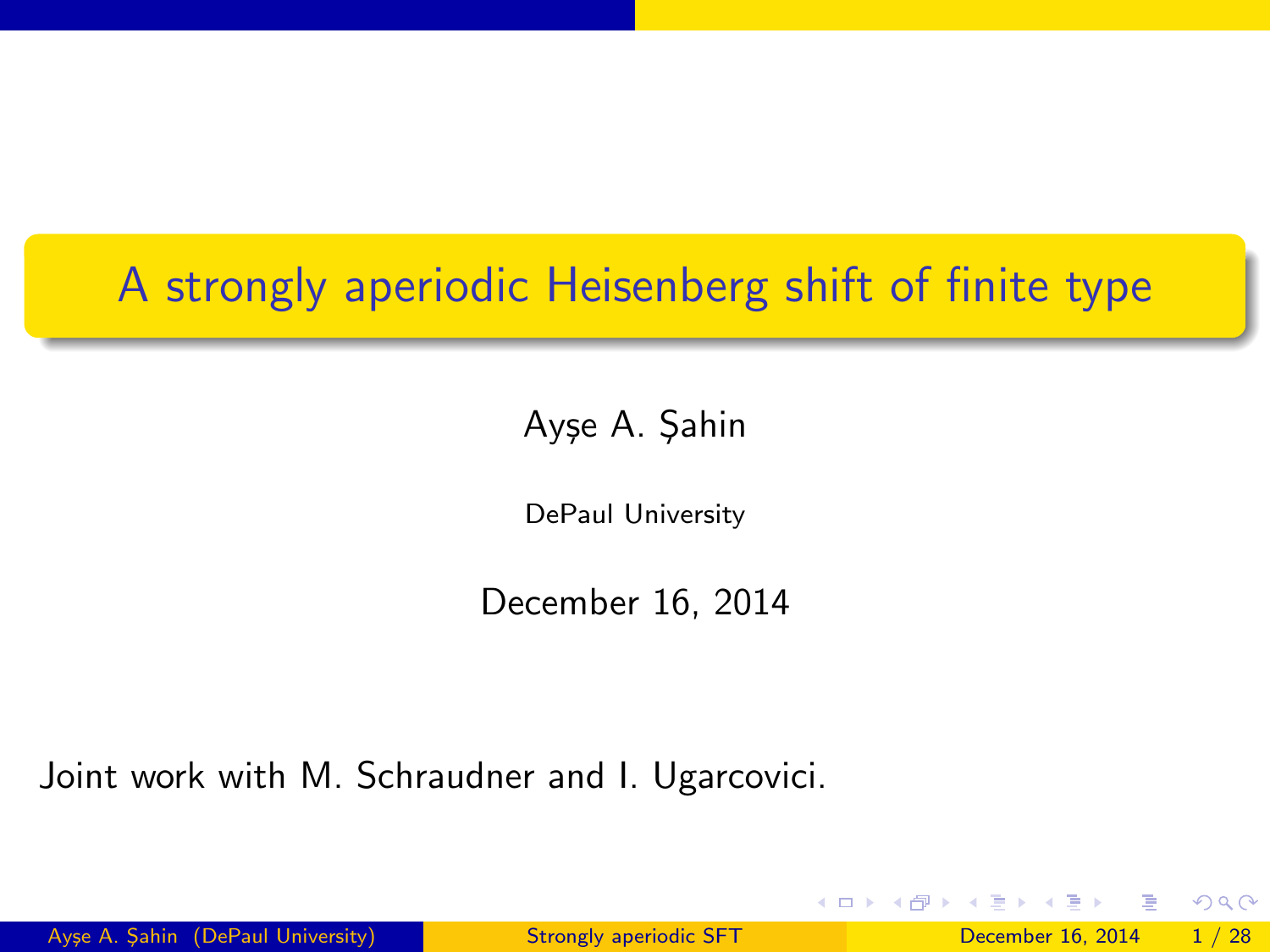Definition

画

<span id="page-1-0"></span> $QQ$ 

イロト イ母 トイヨ トイヨト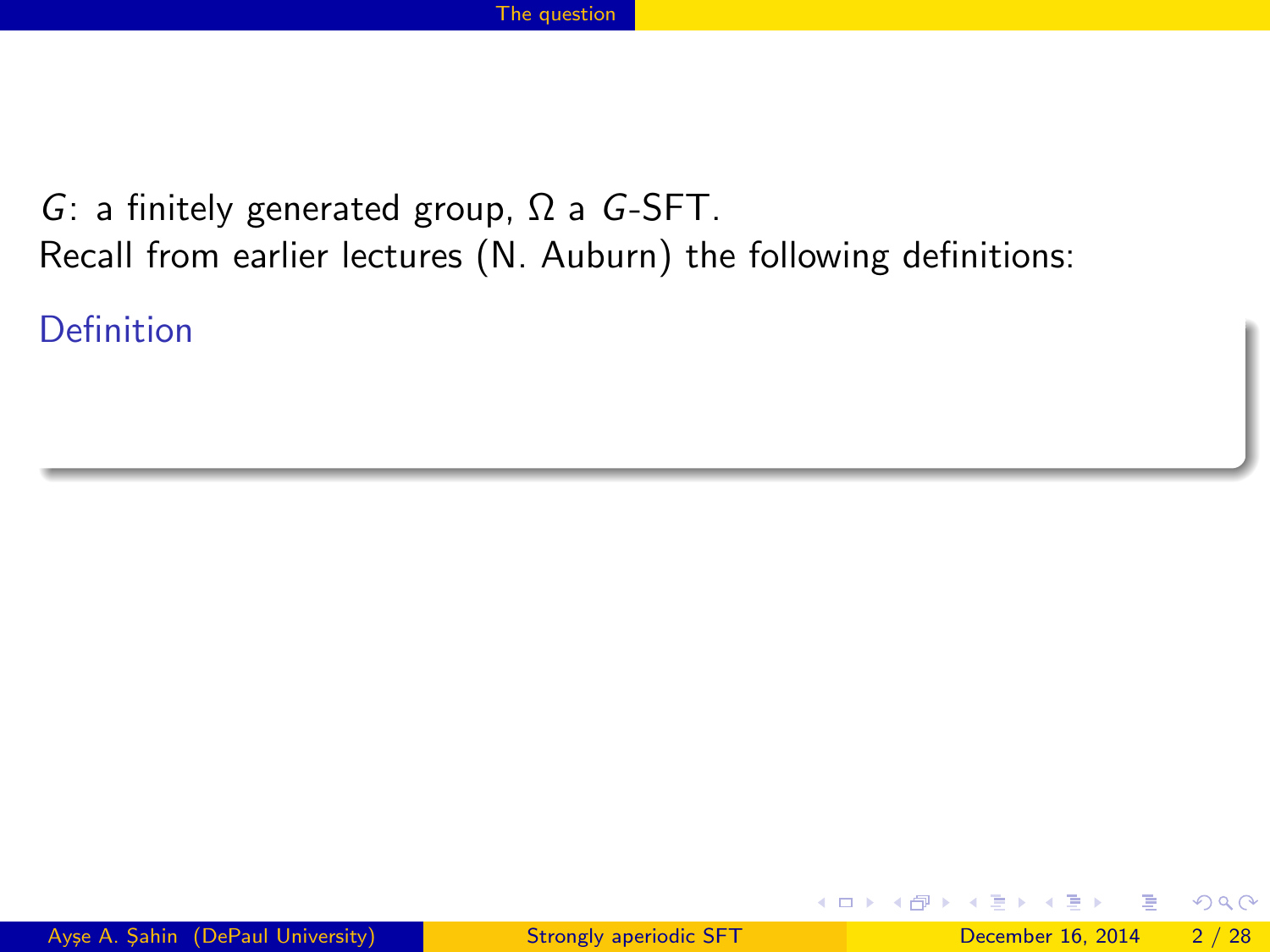## Definition

 $\Omega$  is a weakly aperiodic SFT if for all  $\omega \in \Omega$ ,  $[G : Stab(\omega)] = \infty$ .

4 0 8

<span id="page-2-0"></span> $\blacksquare$   $\blacksquare$   $\blacksquare$   $\blacksquare$   $\blacksquare$   $\blacksquare$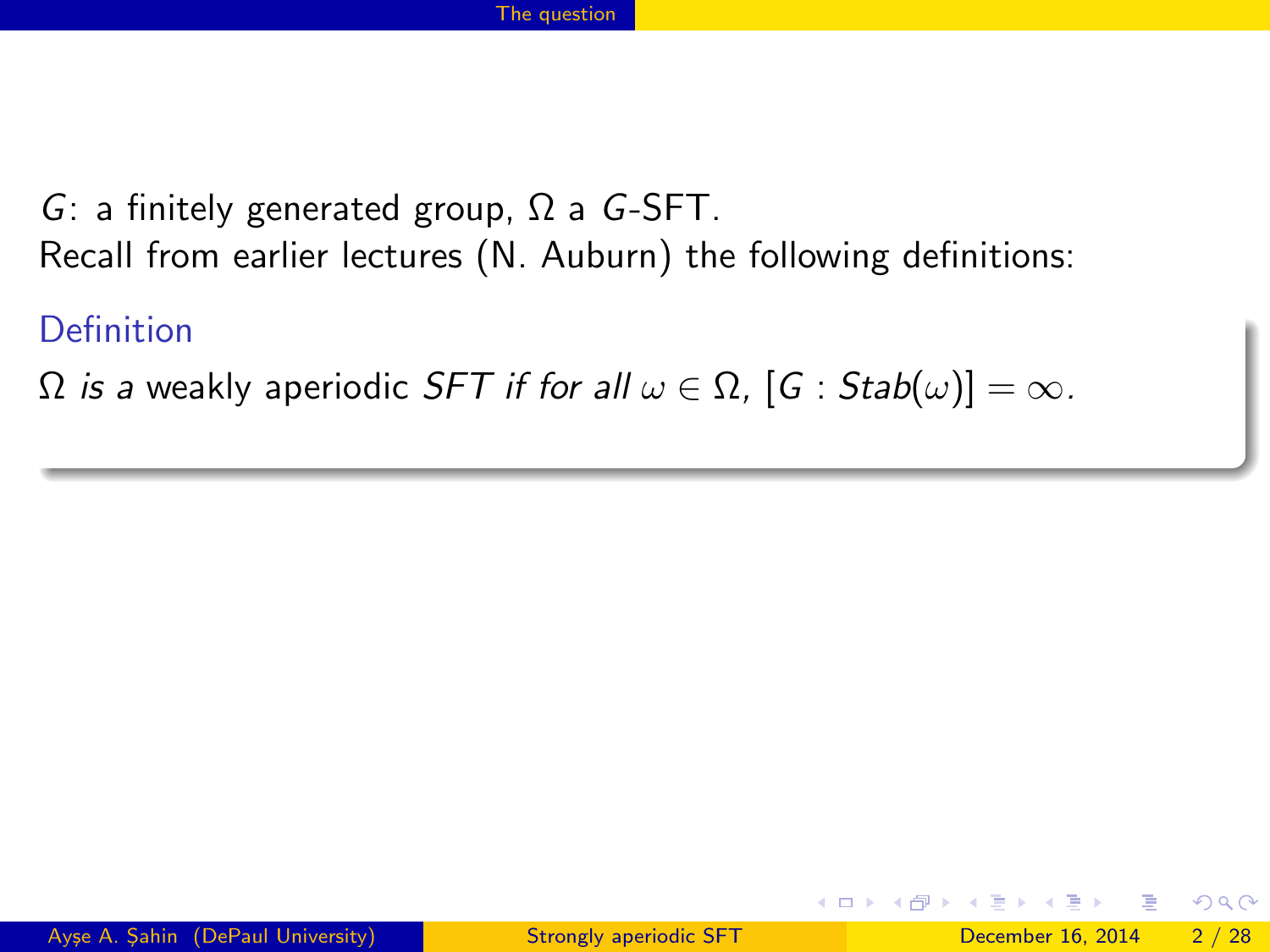## **Definition**

 $\Omega$  is a weakly aperiodic SFT if for all  $\omega \in \Omega$ ,  $[G : Stab(\omega)] = \infty$ .  $\Omega$  is a strongly aperiodic SFT if for all  $\omega \in \Omega$ , Stab $(\omega) = \{e\}$ .

<span id="page-3-0"></span>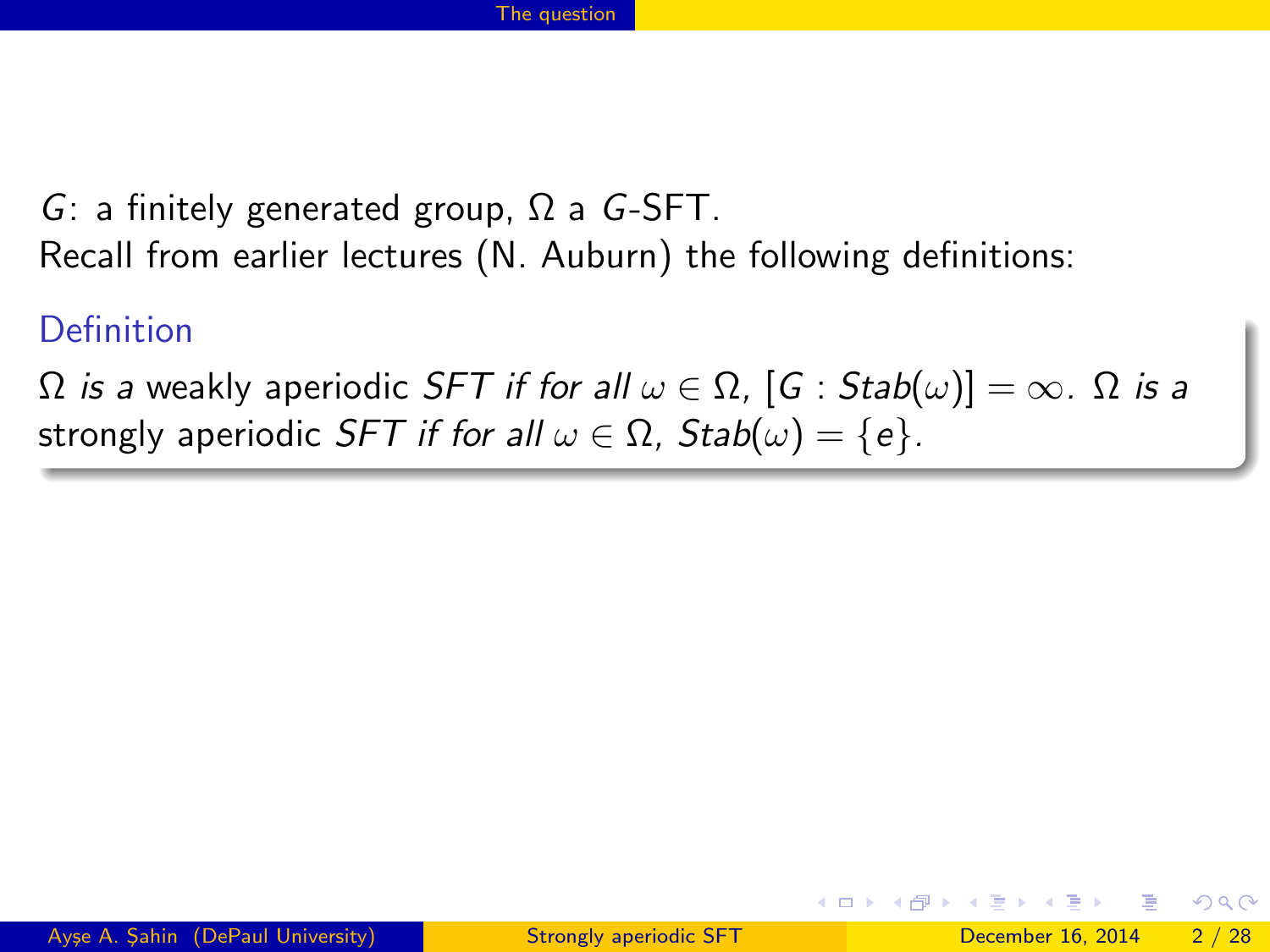## **Definition**

 $\Omega$  is a weakly aperiodic SFT if for all  $\omega \in \Omega$ ,  $[G : Stab(\omega)] = \infty$ .  $\Omega$  is a strongly aperiodic SFT if for all  $\omega \in \Omega$ , Stab $(\omega) = \{e\}$ .

**Questions** 

- Which groups G admit weakly aperiodic SFT?
- <span id="page-4-0"></span>• Which groups G admit strongly aperiodic SFT?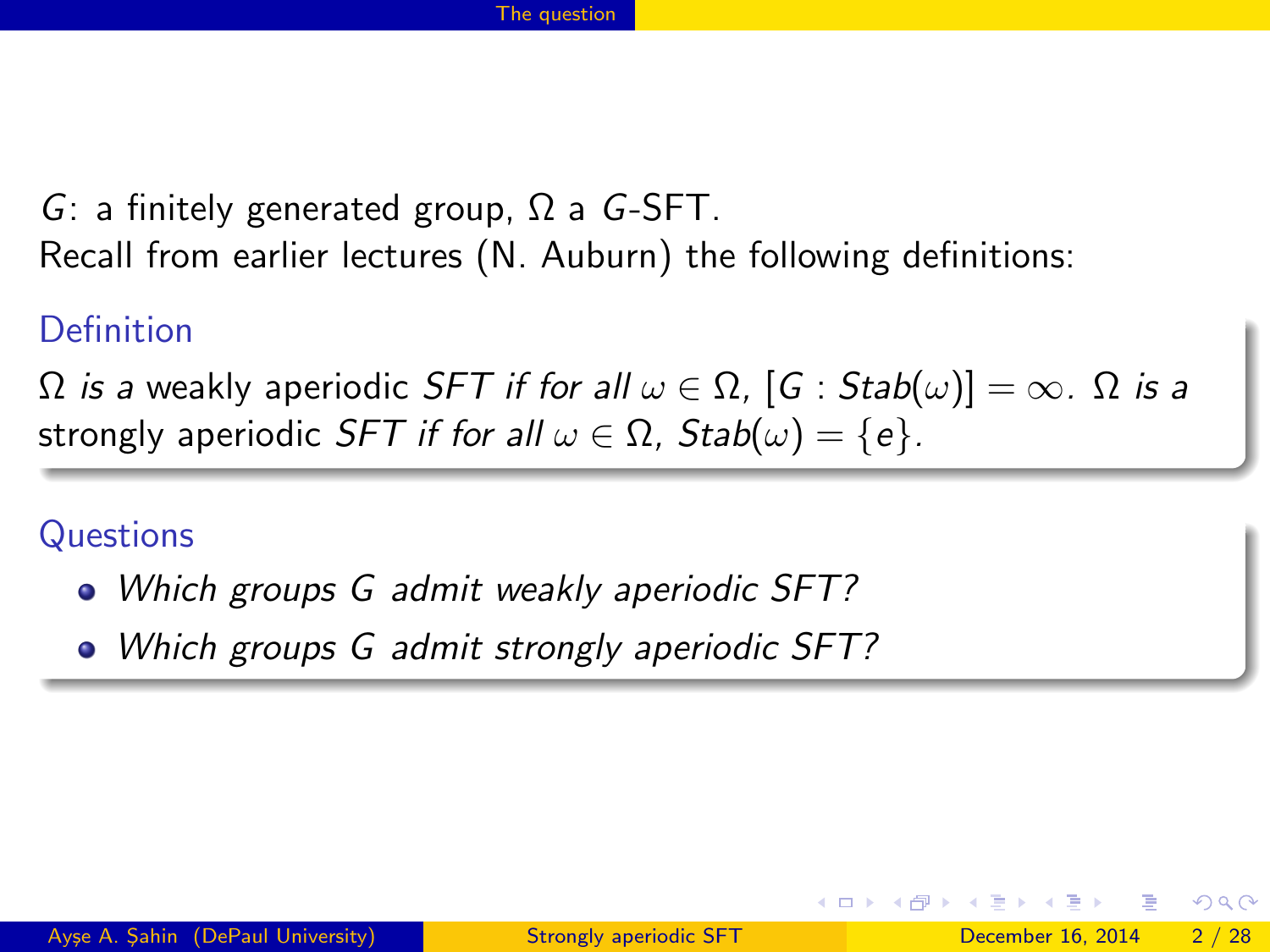Previous results:

 $\mathbb{Z}^2$ : recall N. Auburn mini-course overview on Wang's conjecture, Berger, Robinson, Kari-Culik.

D.

<span id="page-5-0"></span> $\Omega$ 

ヨメ メヨメ

**4 ロト 4 何 ト 4**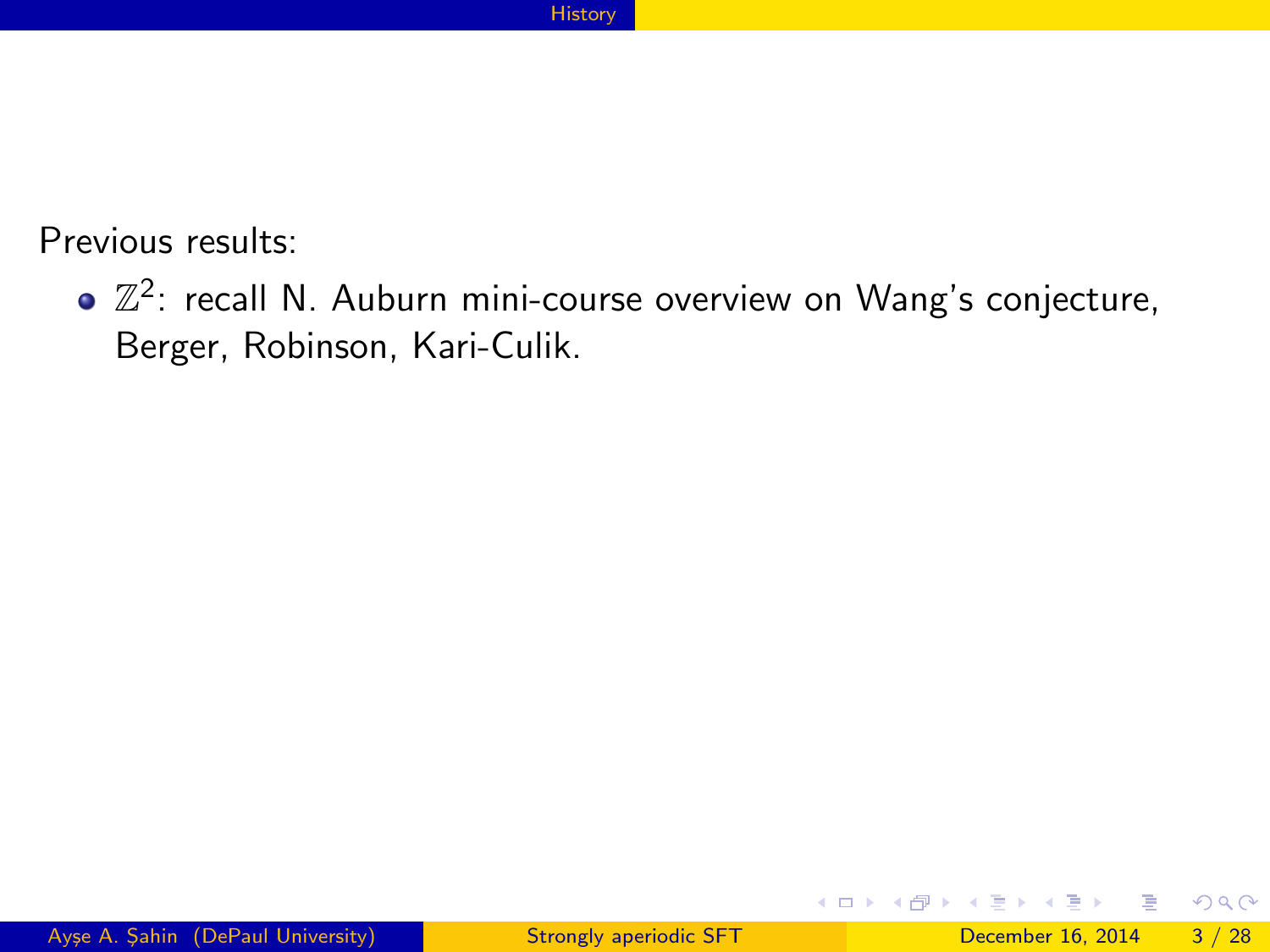Previous results:

- $\mathbb{Z}^2$ : recall N. Auburn mini-course overview on Wang's conjecture, Berger, Robinson, Kari-Culik.
- Also N. Auburn mini course: hyperbolic plane: Goodman-Strauss.

4 日下

<span id="page-6-0"></span>- ∢ 母 → →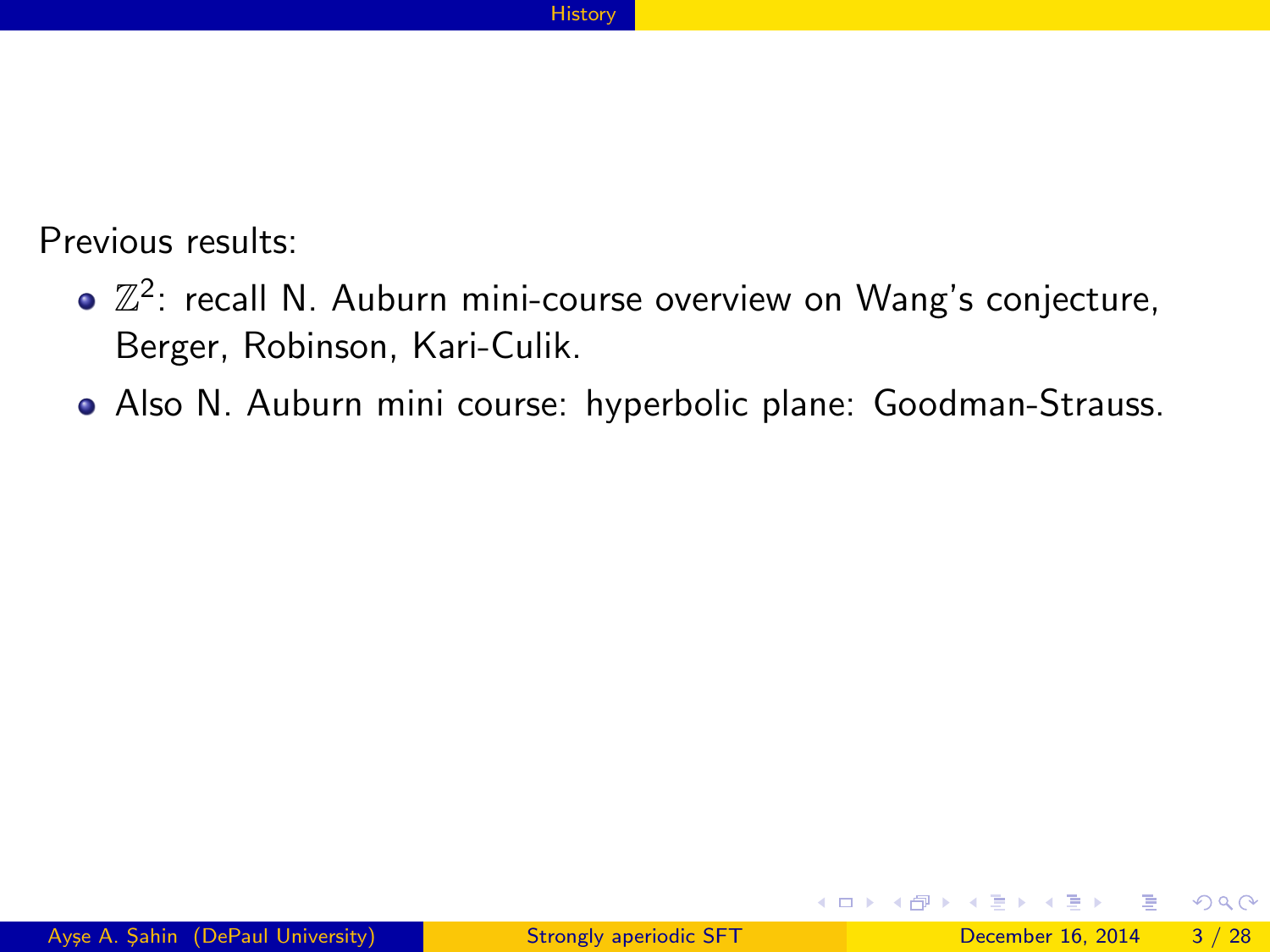#### **[History](#page-7-0)**

Previous results:

- $\mathbb{Z}^2$ : recall N. Auburn mini-course overview on Wang's conjecture, Berger, Robinson, Kari-Culik.
- Also N. Auburn mini course: hyperbolic plane: Goodman-Strauss.
- Block and Weinberger, Mozes (certain classes of Lie groups semisimple, simple..)

4 D F

<span id="page-7-0"></span>→←何→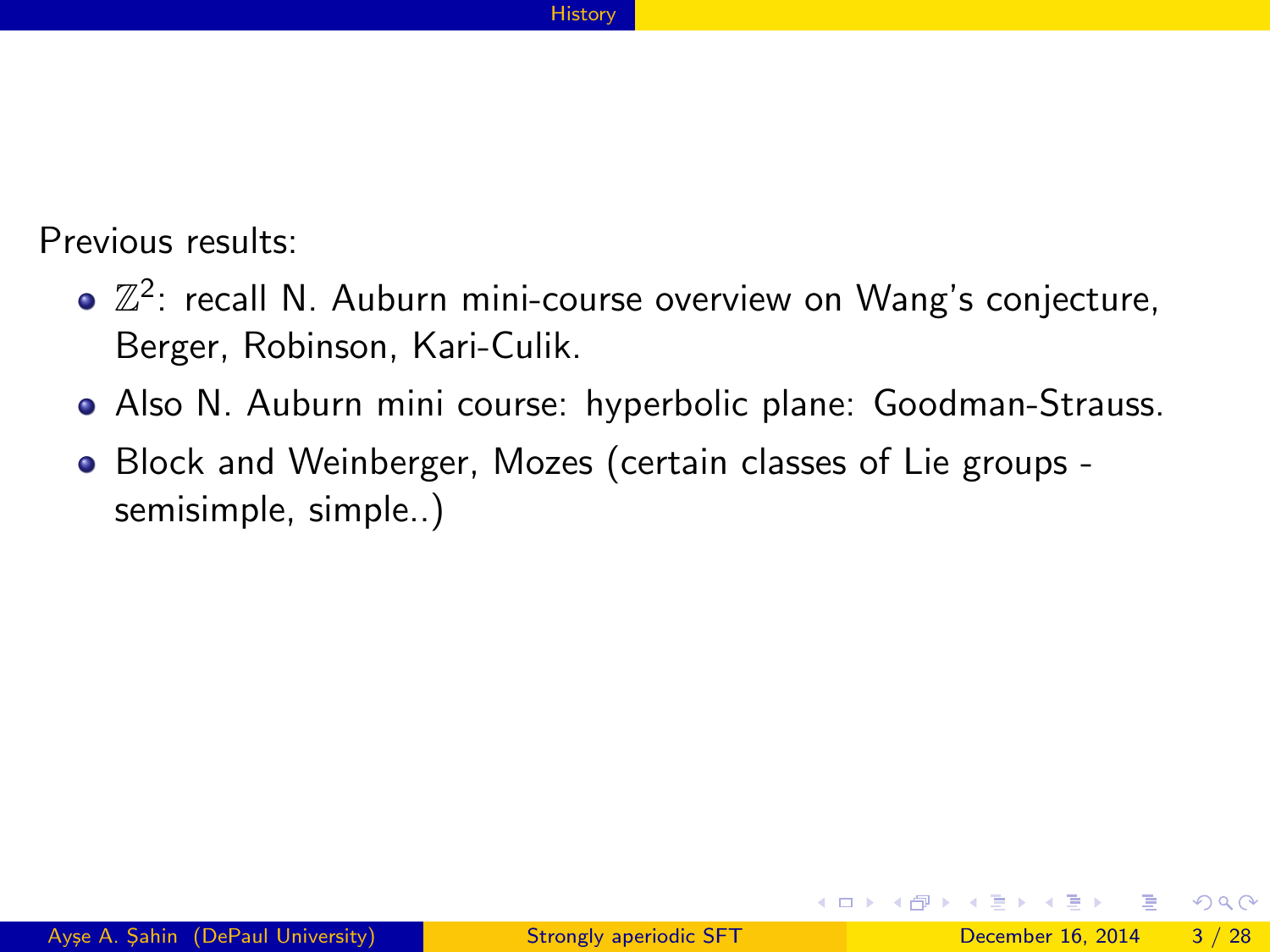#### **[History](#page-8-0)**

Previous results:

- $\mathbb{Z}^2$ : recall N. Auburn mini-course overview on Wang's conjecture, Berger, Robinson, Kari-Culik.
- Also N. Auburn mini course: hyperbolic plane: Goodman-Strauss.
- Block and Weinberger, Mozes (certain classes of Lie groups semisimple, simple..)
- Weakly aperiodic SFT for Heisenberg and sol: Nowak and Weinberger, using cohomological techniques.

<span id="page-8-0"></span>( □ ) ( <sub>□</sub> ) (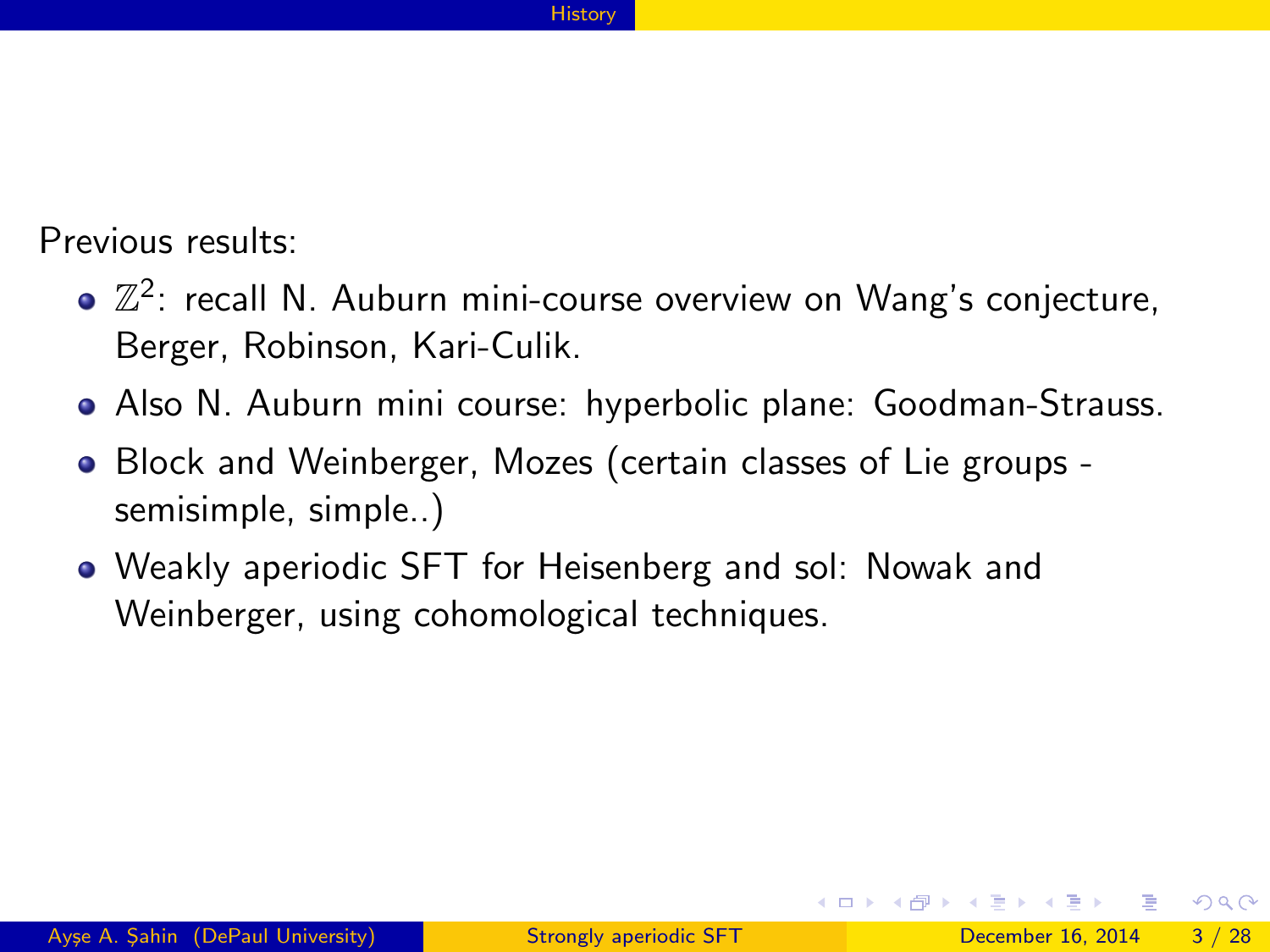A group G is called an ascending HNN extension of  $\mathbb{Z}^2$  if there exists a matrix

$$
A = \begin{pmatrix} a_{11} & a_{12} \\ a_{21} & a_{22} \end{pmatrix}, \qquad a_{ij} \in \mathbb{Z}
$$

with det  $A \neq 0$  and

$$
G \cong \left\langle \mathbf{x}, \mathbf{y}, \mathbf{z} | [y, z] = 1, x^{-1} y x = y^{a_{11}} z^{a_{21}}, x^{-1} z x = y^{a_{12}} z^{a_{22}} \right\rangle
$$

D.

<span id="page-9-0"></span> $\Omega$ 

メロメ メ都 メメ きょくきょ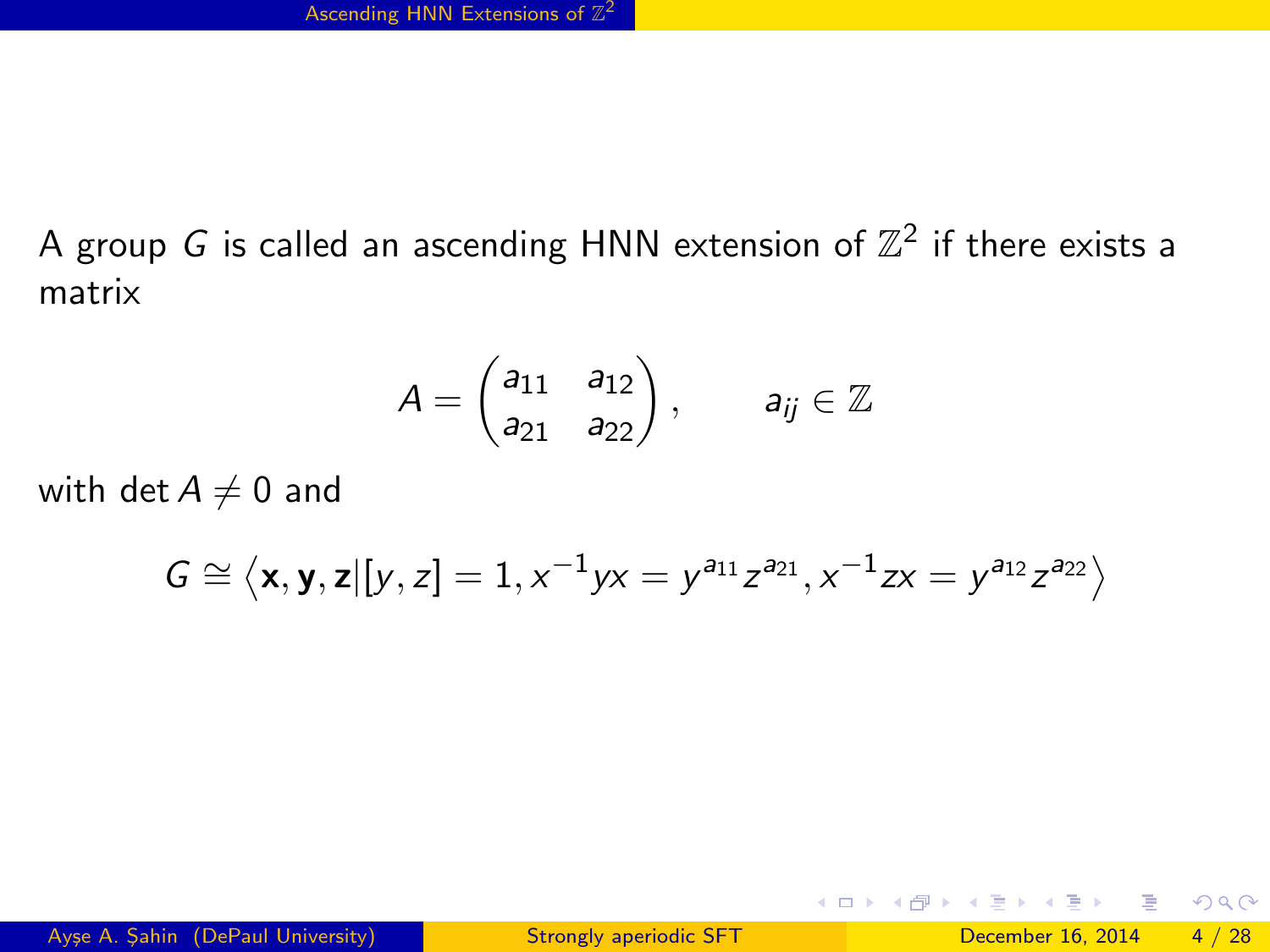Examples of these groups:

$$
\bullet \ \mathbb{Z}^3, \ A = Id.
$$

重

<span id="page-10-0"></span> $2990$ 

イロト イ部 トメ ヨ トメ ヨト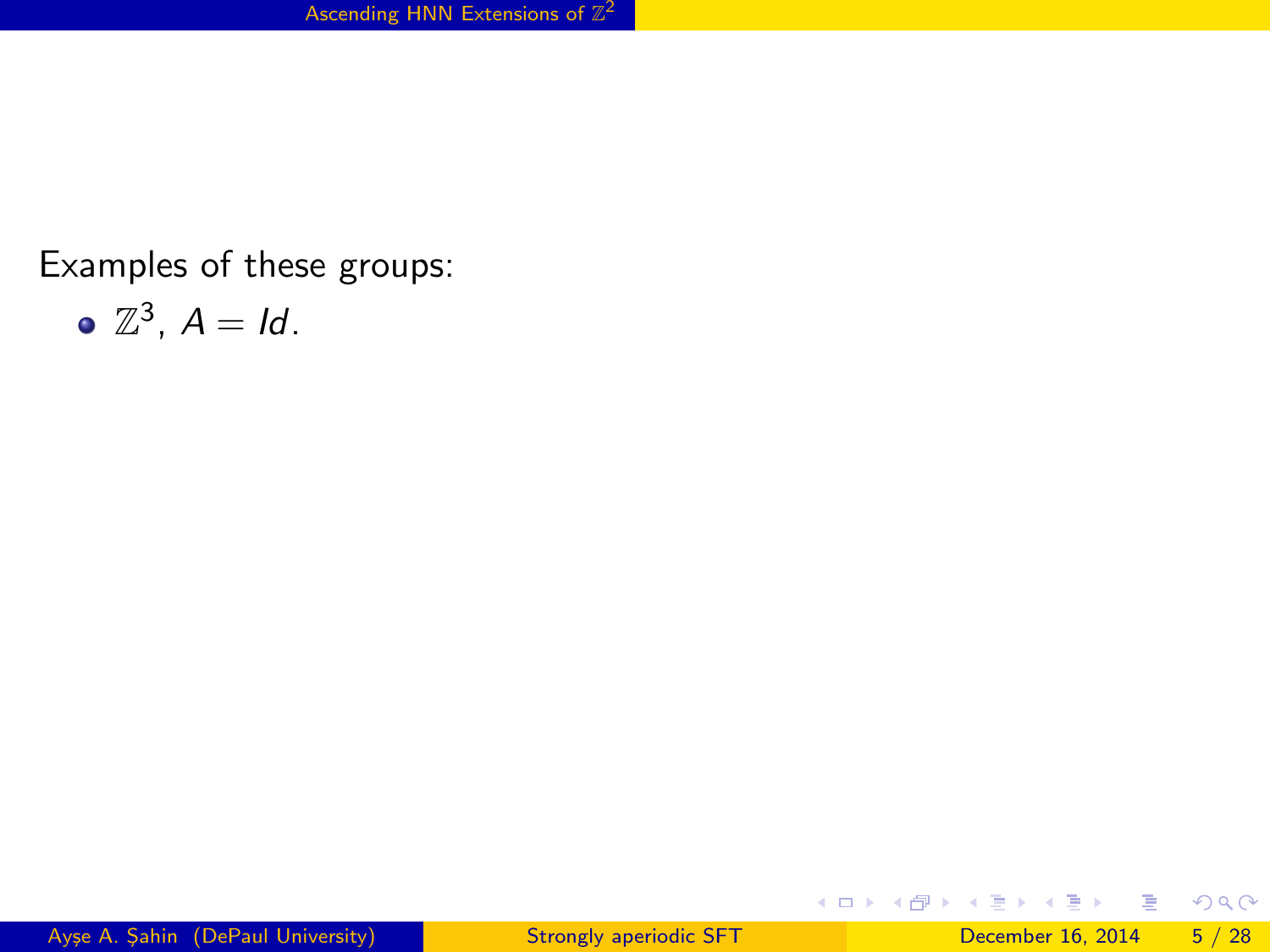Examples of these groups:

$$
\bullet \ \mathbb{Z}^3, \ A = Id.
$$

• The discrete Heisenberg group:

$$
G \cong \left\{ \begin{pmatrix} 1 & x & z \\ 0 & 1 & y \\ 0 & 0 & 1 \end{pmatrix} : x, y, z \in \mathbb{Z} \right\}.
$$

D.

ヨメ メヨメ

**4 ロ ▶ 4 母 ▶ 4** 

<span id="page-11-0"></span> $2990$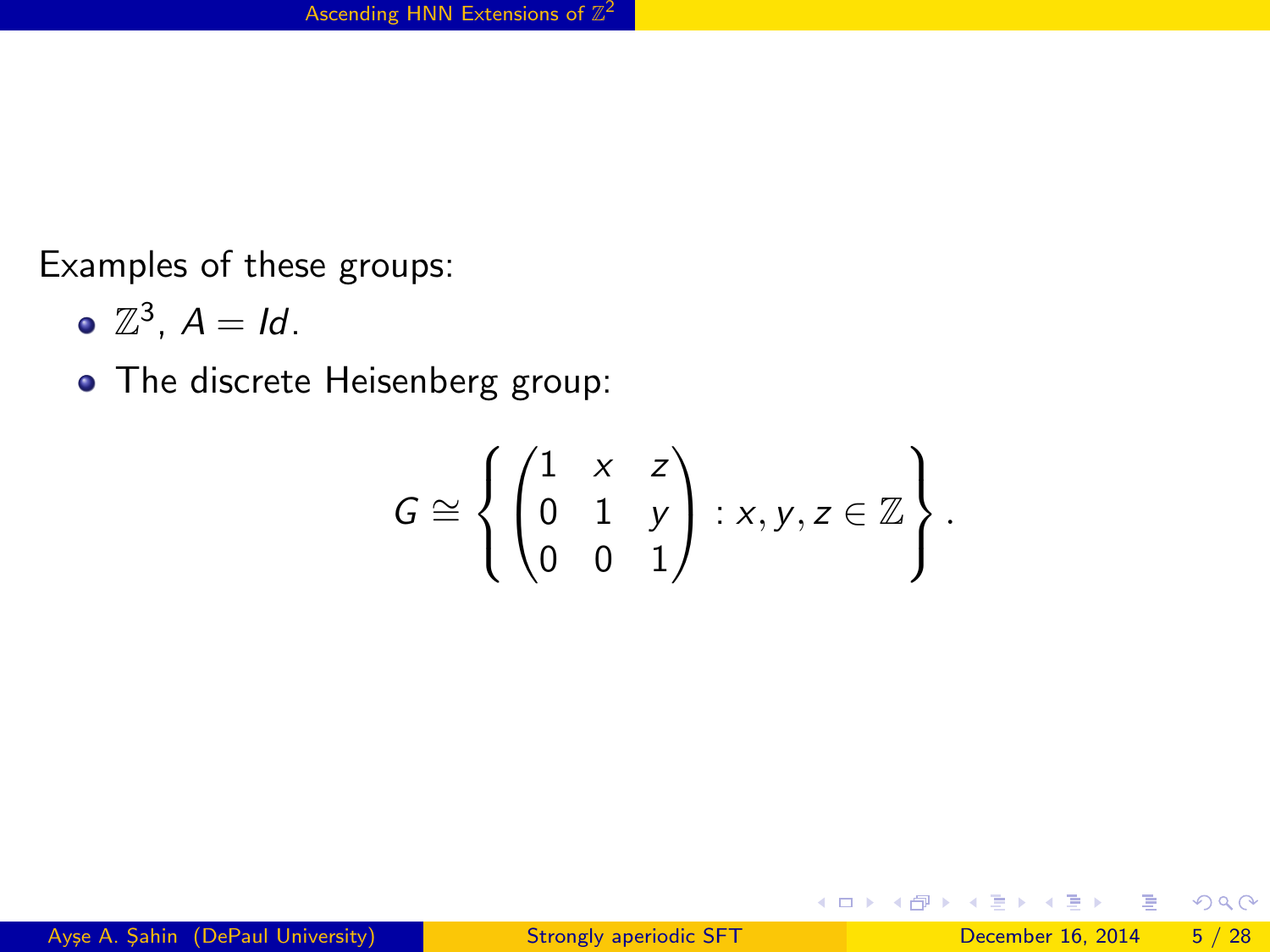Equivalently the discrete Heisenberg group is a semi-direct product  $\mathbb{Z}^2\rtimes_A\mathbb{Z}$  with matrix  $A=\begin{pmatrix} 1 & 0 \ 1 & 1 \end{pmatrix}$ :

$$
(x, y, z) \cdot (x', y', z') = (x + x', y + y', z + z' + xy') = (x + x', (y + y', z + z' + xy')) = \left(x + x', \begin{pmatrix} 1 & 0 \\ x & 1 \end{pmatrix} \begin{pmatrix} y' \\ z' \end{pmatrix} + (y, z) \right)
$$

**In particular:** If  $|\det A| = 1$  then the semi-direct product  $\mathbb{Z}^2 \ltimes_A \mathbb{Z}$  (using notation  $(x,(y,z)))$  is an ascending HNN extension of  $\mathbb{Z}^2$  with matrix  $A$ and the identification

$$
\bm{x}=(1,0,0) \qquad \bm{y}=(0,1,0) \qquad \bm{z}=(0,0,1).
$$

<span id="page-12-0"></span> $\Omega$ 

K ロ X - 제 P X - 제 파 X - 파 파 파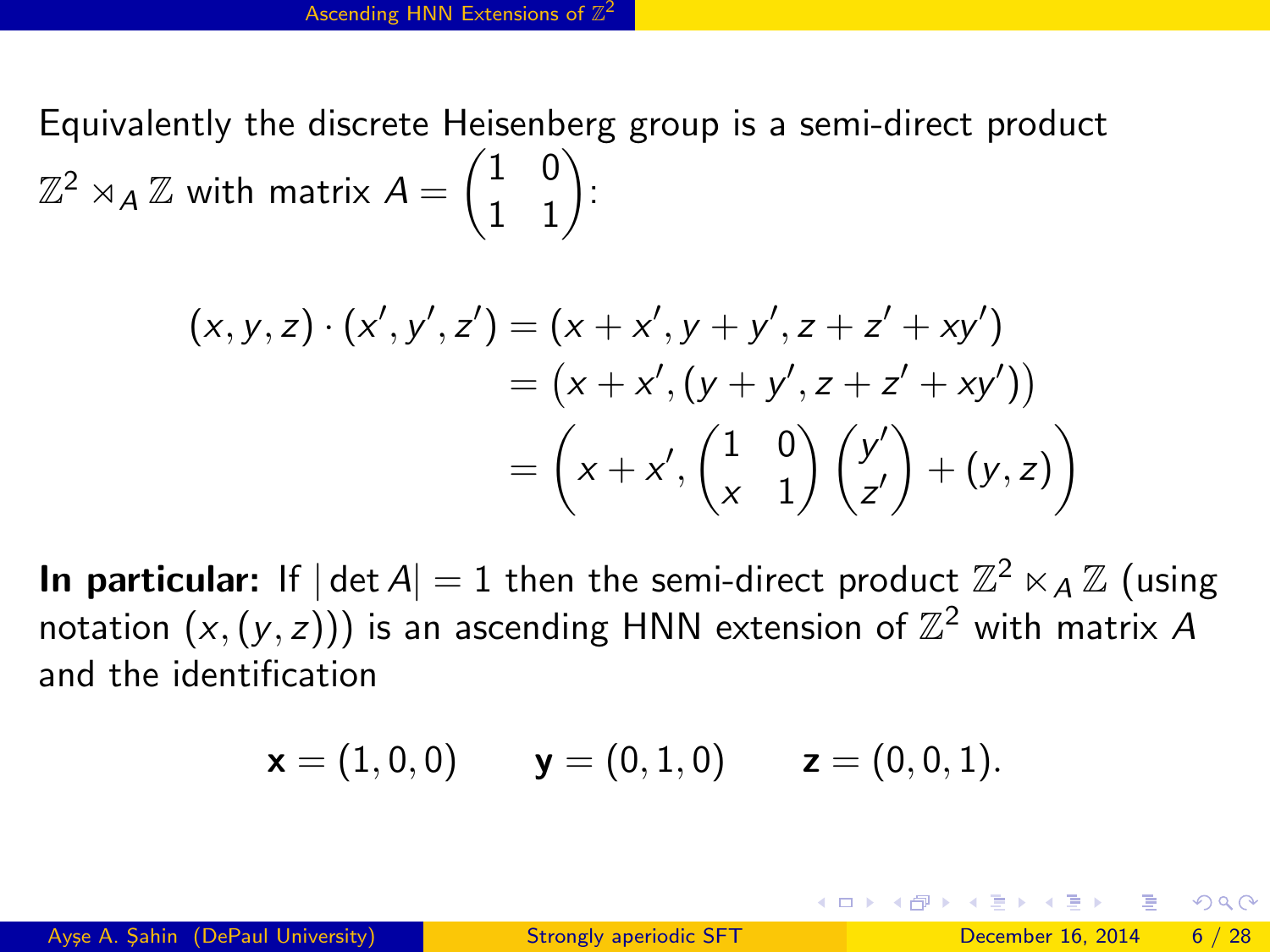So we have in particular:

- $\mathbb{Z}^3$ , for  $A = Id$ .
- The discrete Heisenberg group, for  $A = \begin{pmatrix} 1 & 0 \ 1 & 1 \end{pmatrix}$ .

• The group *sol*, for 
$$
A = \begin{pmatrix} 2 & 1 \\ 1 & 1 \end{pmatrix}
$$

画

一本 重 下

 $\sim$ 

**4 ロト 4 何 ト 4** 

<span id="page-13-0"></span> $299$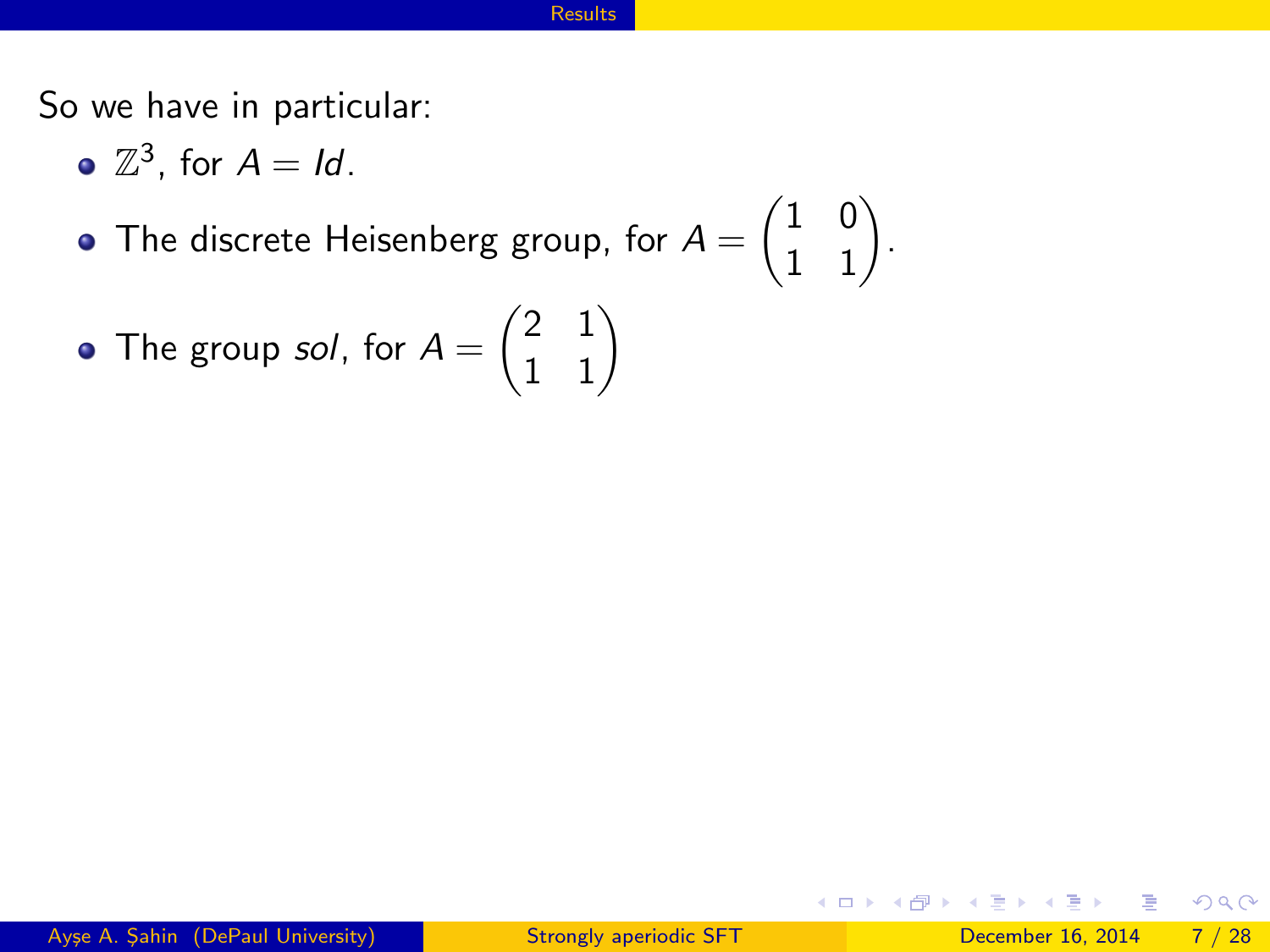So we have in particular:

- $\mathbb{Z}^3$ , for  $A = Id$ .
- The discrete Heisenberg group, for  $A = \begin{pmatrix} 1 & 0 \ 1 & 1 \end{pmatrix}$ .

• The group *sol*, for 
$$
A = \begin{pmatrix} 2 & 1 \\ 1 & 1 \end{pmatrix}
$$

Results:

画

 $\triangleright$   $\rightarrow$   $\Rightarrow$ 

**4 ロト 4 何 ト 4** 

<span id="page-14-0"></span> $299$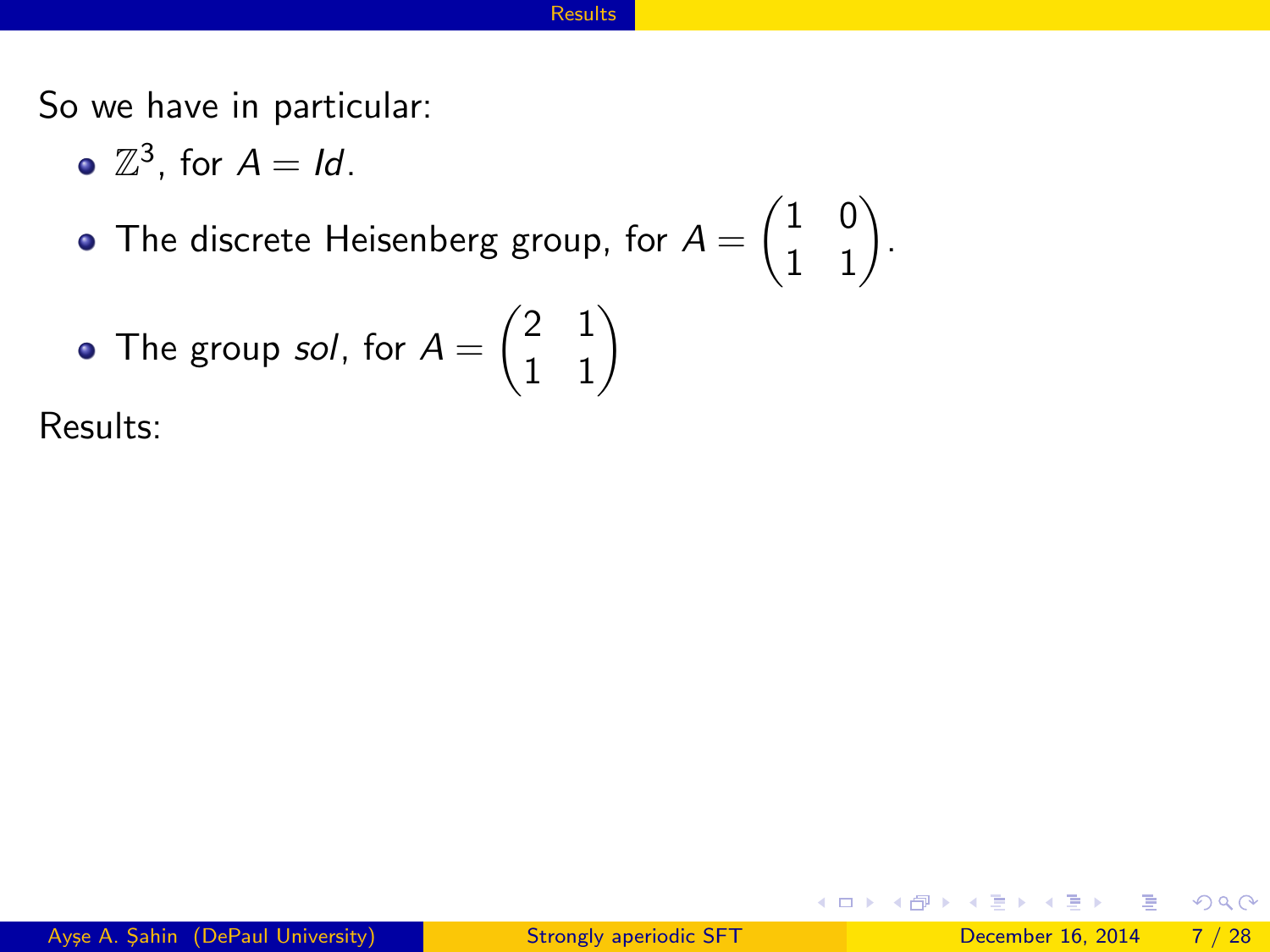So we have in particular:

- $\mathbb{Z}^3$ , for  $A = Id$ .
- The discrete Heisenberg group, for  $A = \begin{pmatrix} 1 & 0 \ 1 & 1 \end{pmatrix}$ .

• The group *sol*, for 
$$
A = \begin{pmatrix} 2 & 1 \\ 1 & 1 \end{pmatrix}
$$

Results:

### Theorem

<span id="page-15-0"></span>(Ş, Schraudner, Ugarcovici) Every ascending HNN extension of  $\mathbb{Z}^2$  admits a weakly aperiodic SFT.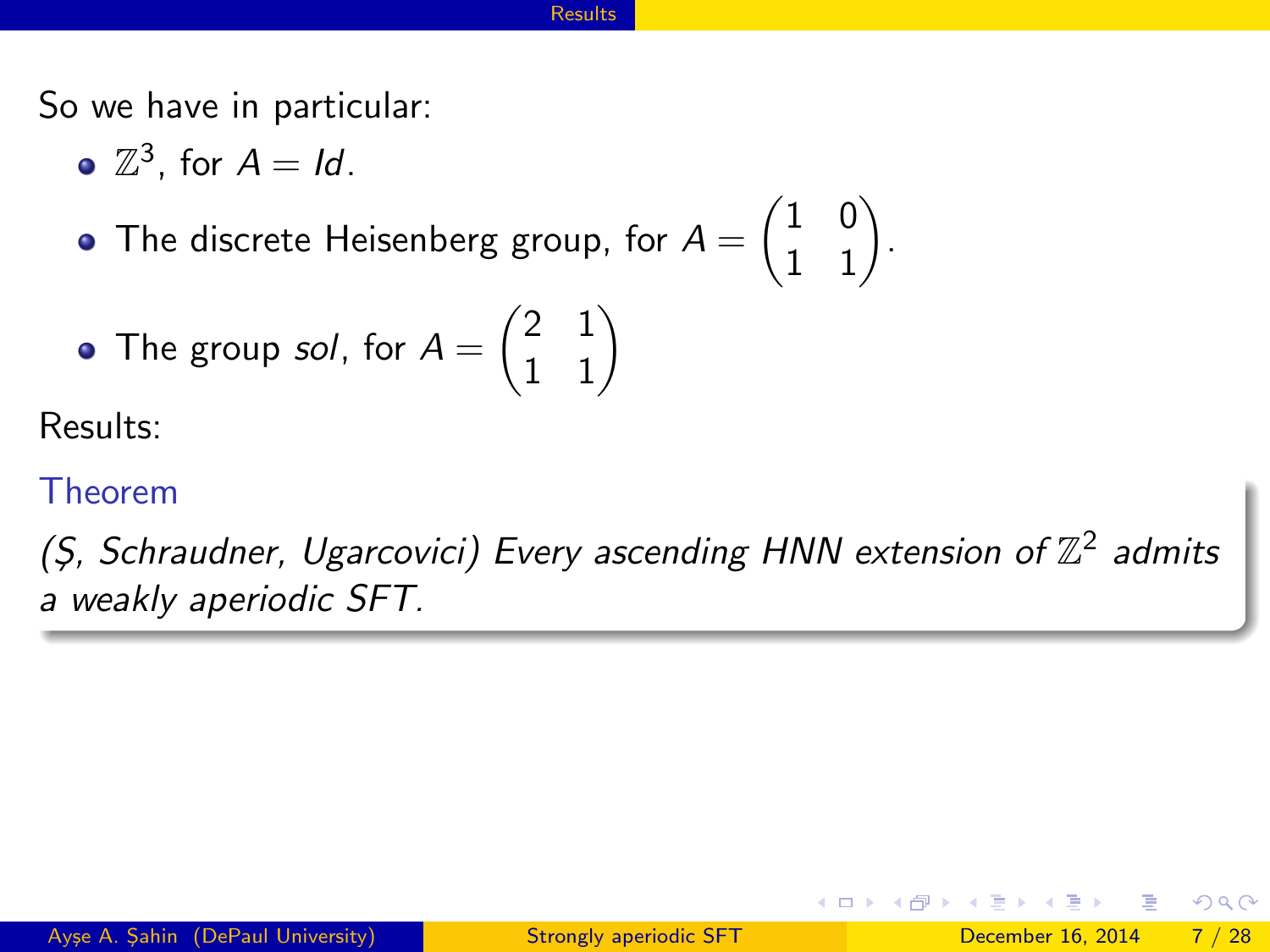So we have in particular:

- $\mathbb{Z}^3$ , for  $A = Id$ .
- The discrete Heisenberg group, for  $A = \begin{pmatrix} 1 & 0 \ 1 & 1 \end{pmatrix}$ .

• The group *sol*, for 
$$
A = \begin{pmatrix} 2 & 1 \\ 1 & 1 \end{pmatrix}
$$

Results:

## Theorem

(Ş, Schraudner, Ugarcovici) Every ascending HNN extension of  $\mathbb{Z}^2$  admits a weakly aperiodic SFT.

## Theorem

(S¸, Schraudner, Ugarcovici) The discrete Heisenberg group admits a strongly aperiodic SFT.

( □ ) ( <sub>□</sub> ) (

<span id="page-16-0"></span> $200$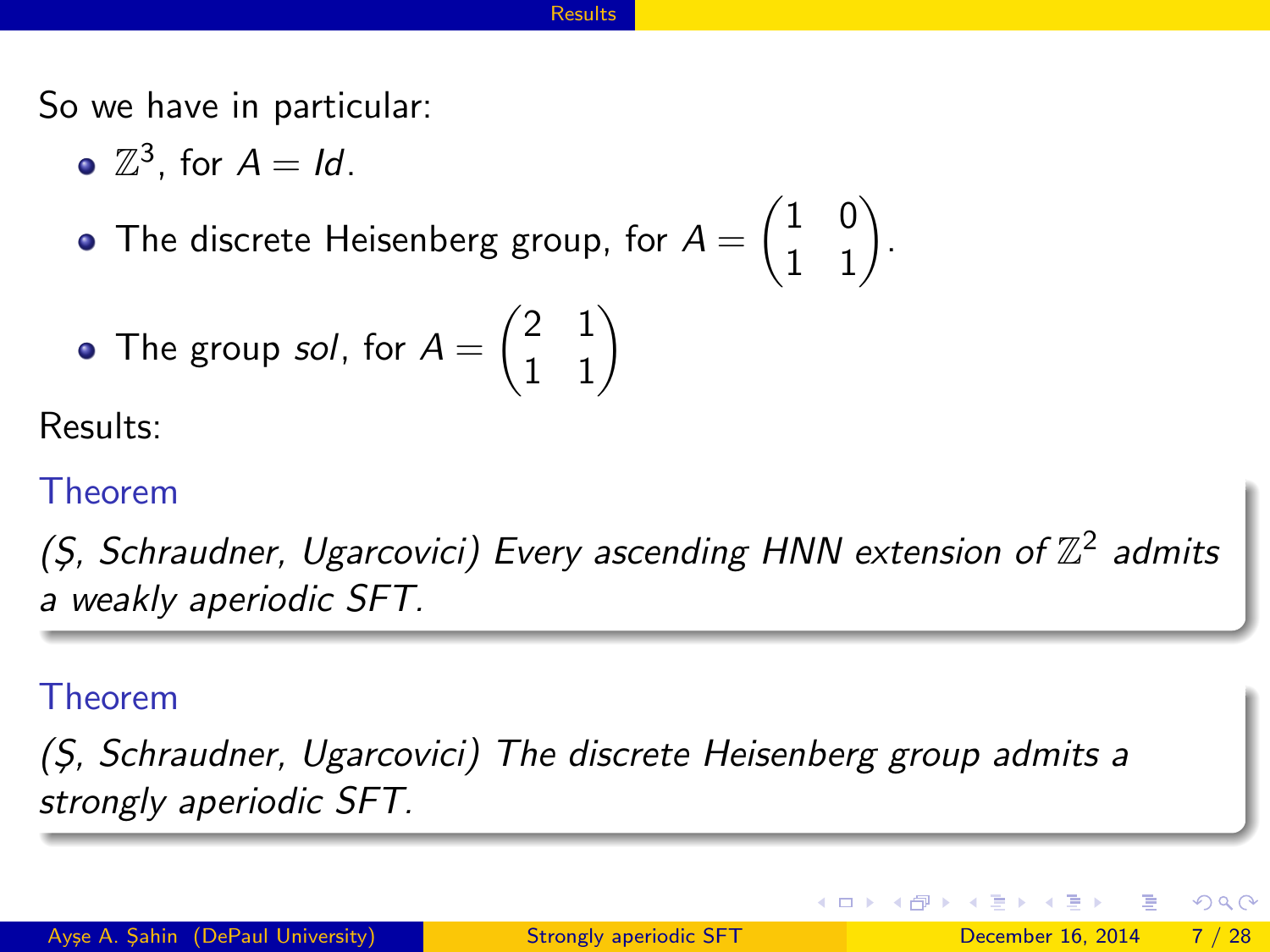Both results use the same framework: construct G SFT with well chosen (in particular strongly aperiodic SFT) projective dynamics on the  $\langle y, z \rangle$ subgroup.

D.

<span id="page-17-0"></span> $QQ$ 

イロト イ母 トイヨ トイヨト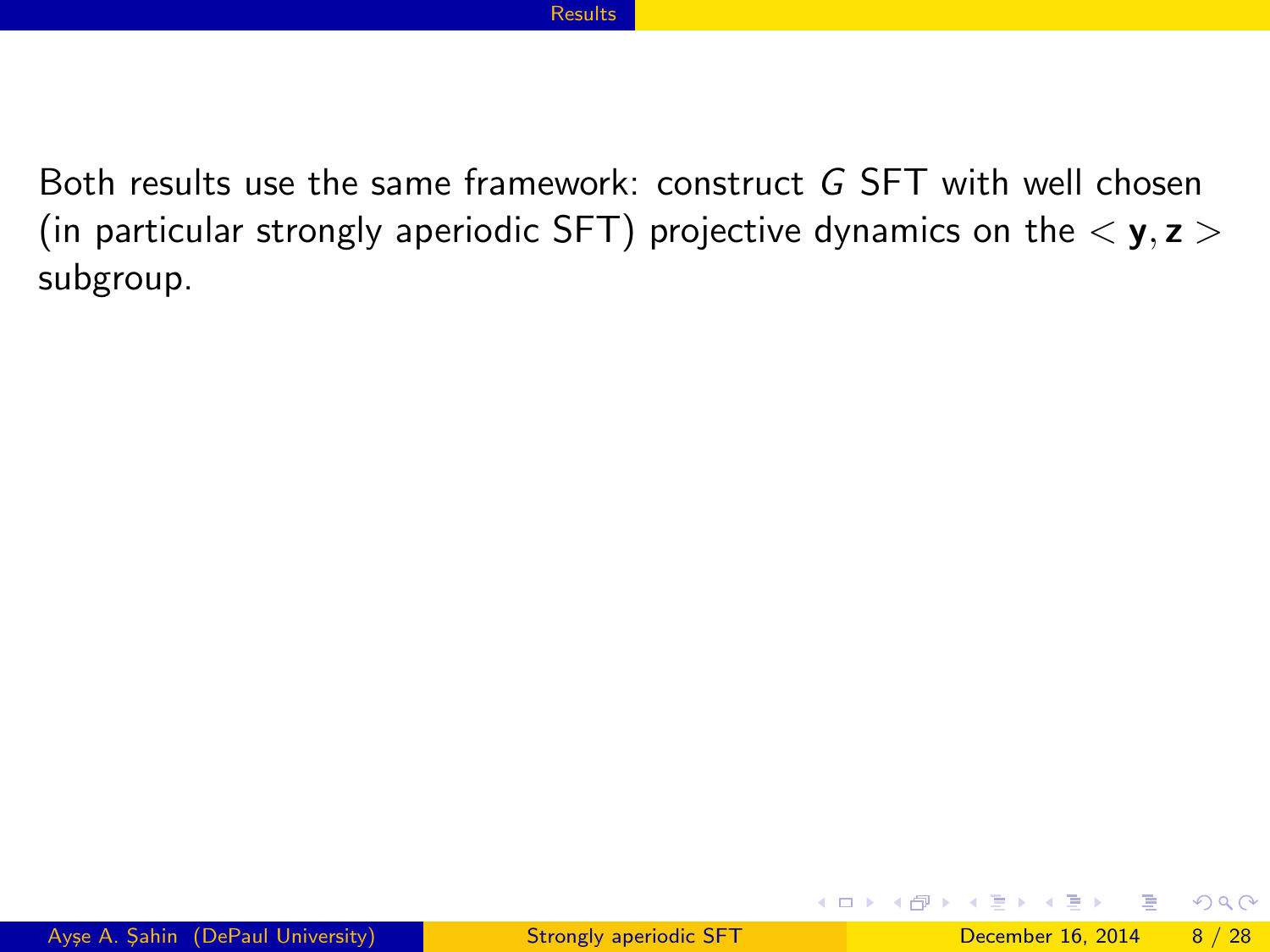Both results use the same framework: construct G SFT with well chosen (in particular strongly aperiodic SFT) projective dynamics on the  $\langle y, z \rangle$ subgroup.

The first result is almost for free using this framework. Second construction is very particular to the Heisenberg group.

<span id="page-18-0"></span> $QQ$ 

イロト イ母 トイヨ トイヨト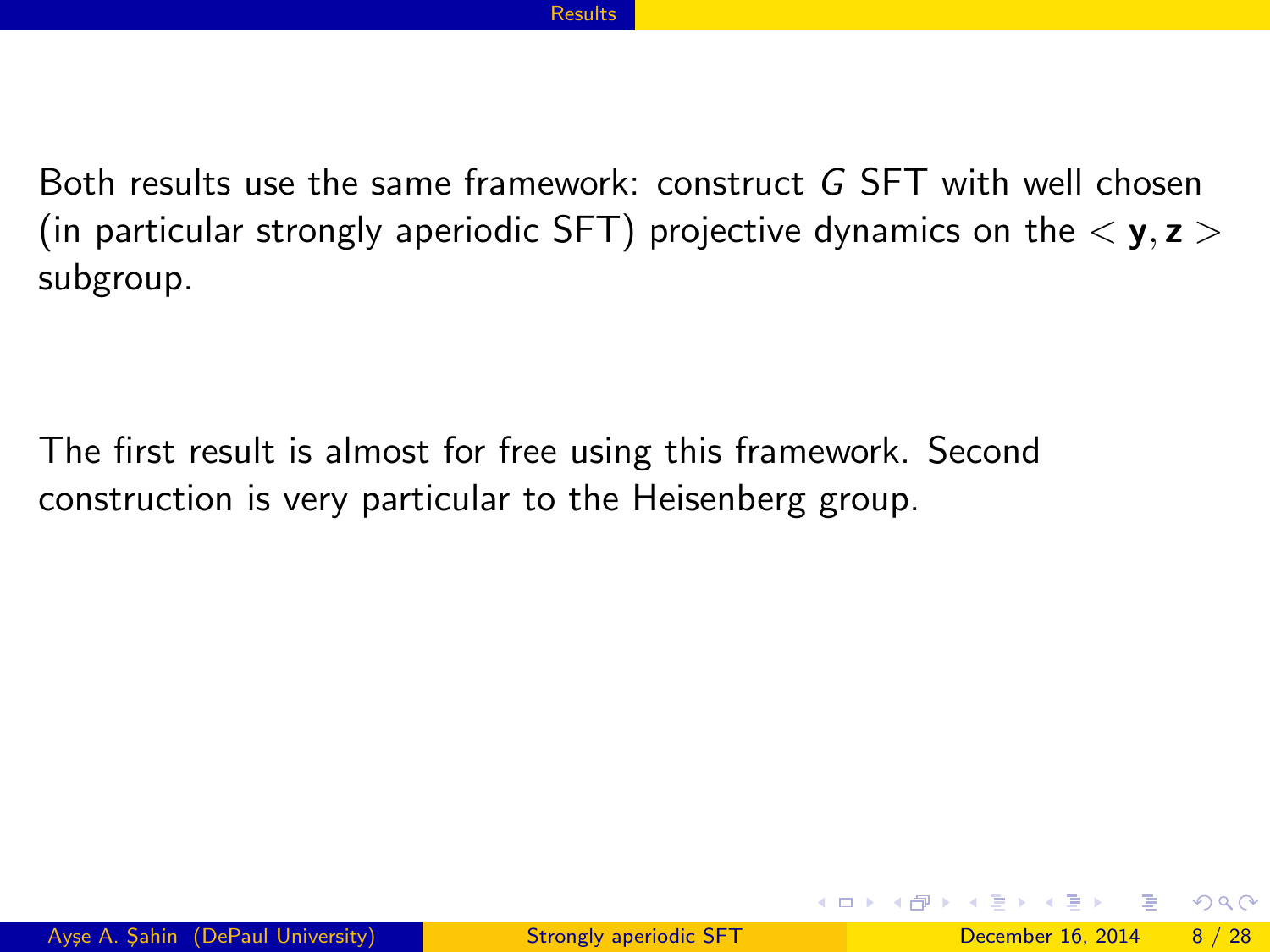Both results use the same framework: construct G SFT with well chosen (in particular strongly aperiodic SFT) projective dynamics on the  $\langle y, z \rangle$ subgroup.

The first result is almost for free using this framework. Second construction is very particular to the Heisenberg group.

Projective subdynamics: Johson and Madden, Schraudner, Schraudner and Pavlov.

<span id="page-19-0"></span> $\Omega$ 

イロト イ押ト イヨト イヨト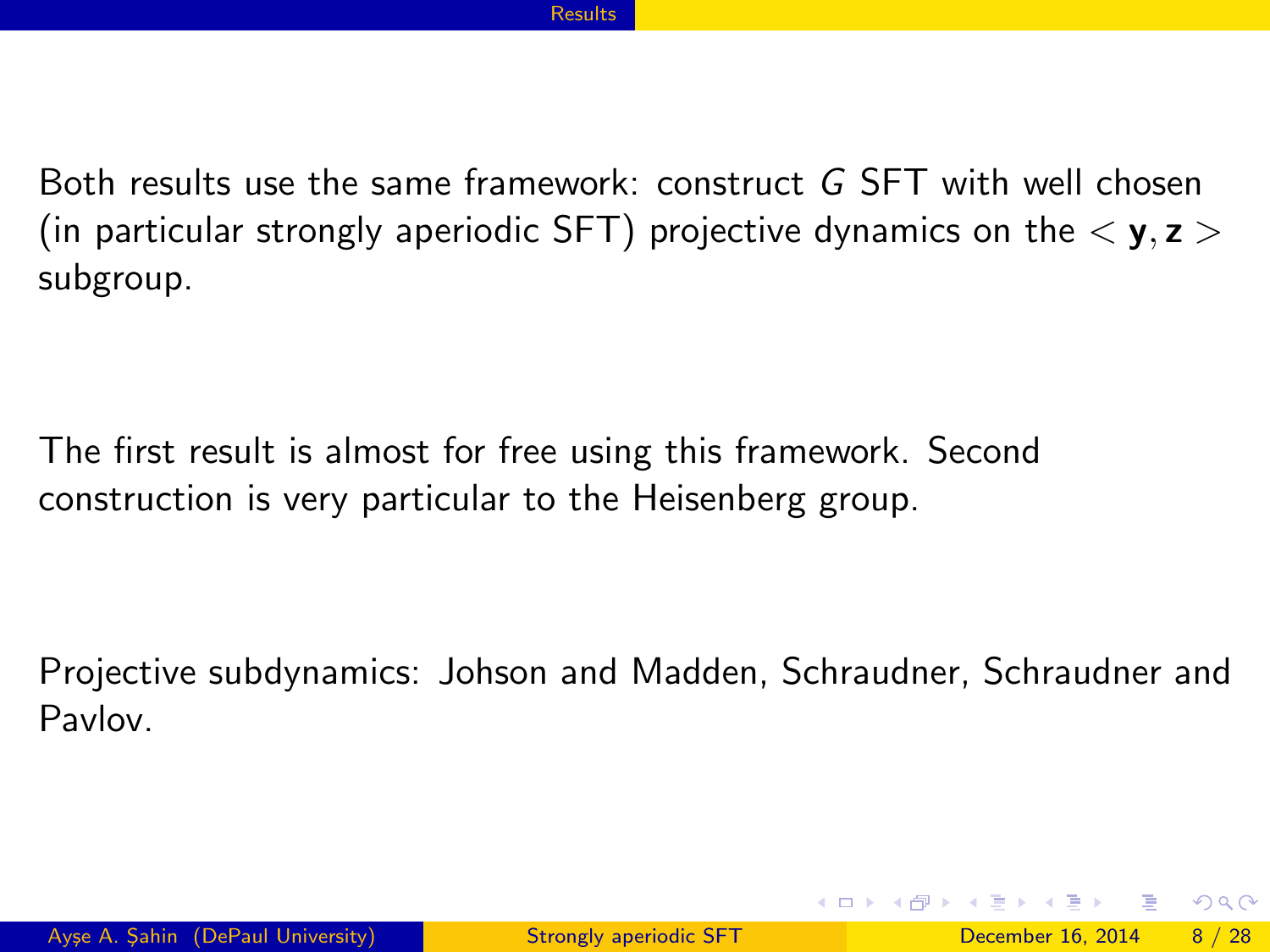Recall that to define a G SFT we can define nearest neighbor rules by choosing a symmetric set  $S$  of generators and constructing a Wang tiling of the S Cayley graph,  $G_s$ , of G.

For any matrix A with det  $A \neq 0$  we consider the generator set  $S = {\mathbf{x}^{\pm 1}, \mathbf{y}^{\pm 1}, \mathbf{z}^{\pm 1}}$ . The *unit cube* for  $\mathcal{G}_S$  is the following:



Red edges correspond to the generators  $\bf{v}$  and  $\bf{z}$ . Blue edges correspond to the generator  $x$ , the stable element.

<span id="page-20-0"></span> $\Omega$ 

K ロ X - 제 P X - 제 파 X - 파 파 파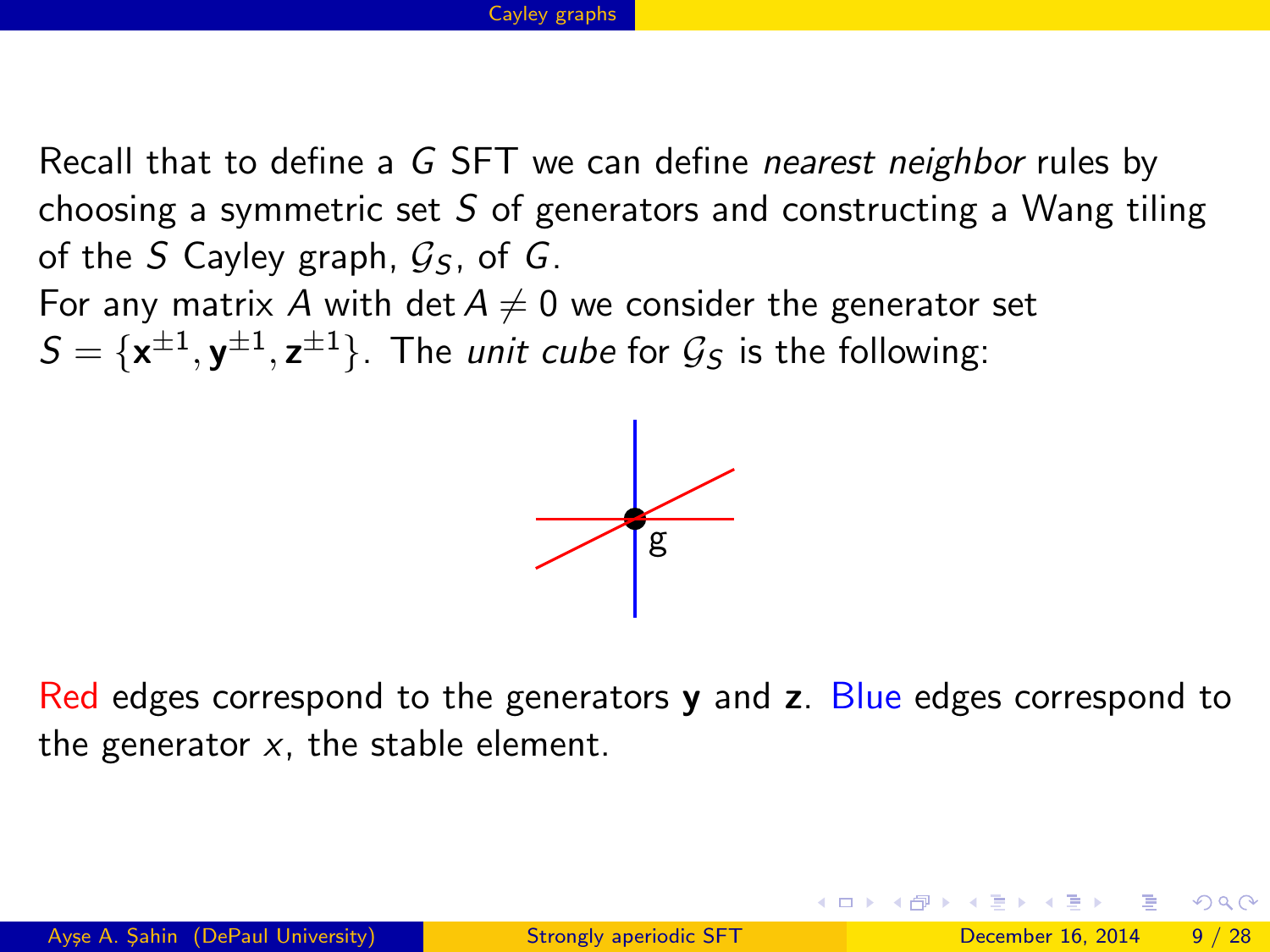# Proof of first result:

Let  $\Omega_{\mathbb{Z}^2}$  be a  $\mathbb{Z}^2$  SFT, and let  $\mathcal{W}_{\mathbb{Z}^2}$  be a Wang tiling of the "standard" Cayley graph of  $\mathbb{Z}^2$ .

<span id="page-21-0"></span>KED KARD KED KED E VOOR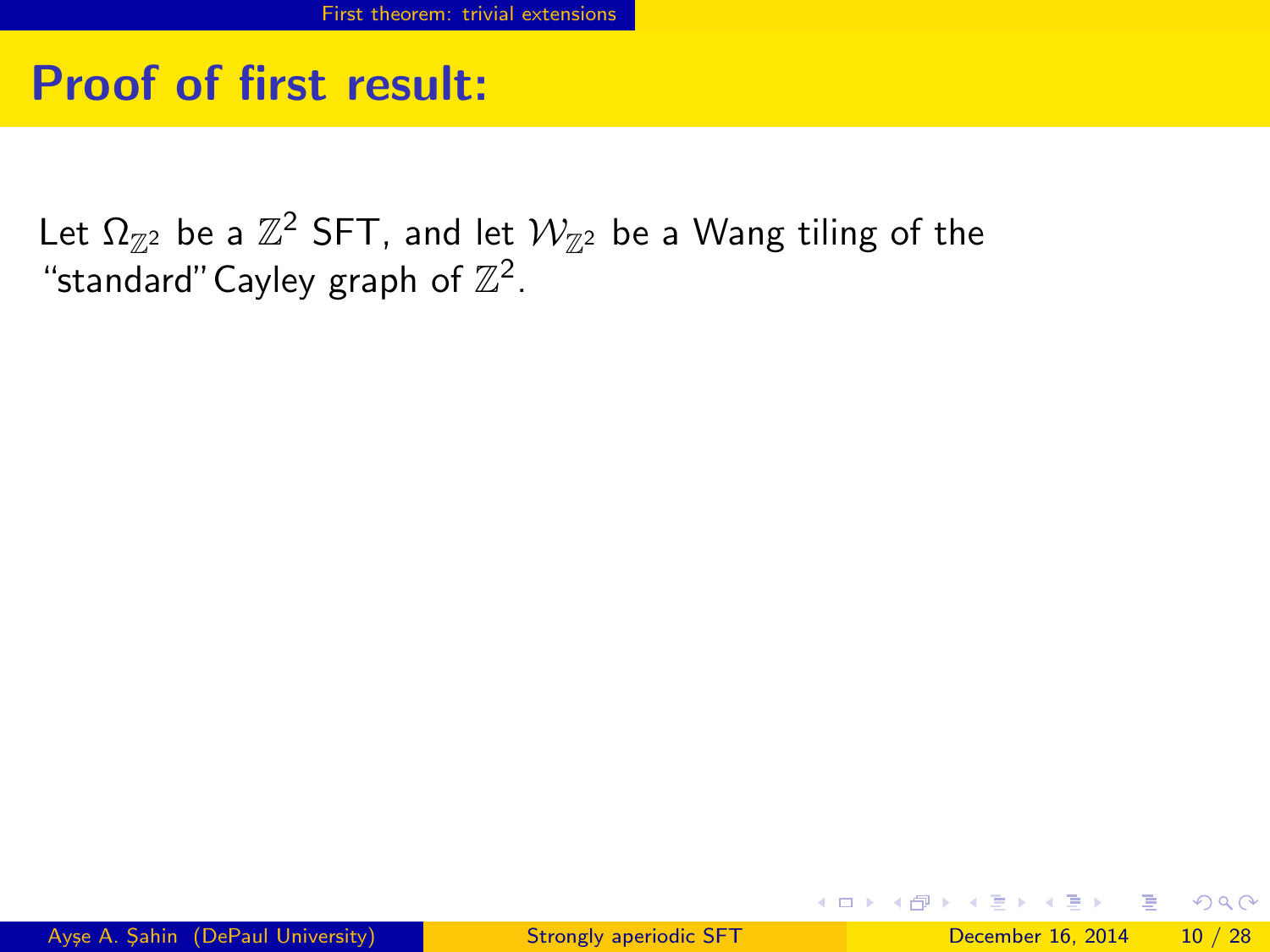# Proof of first result:

Let  $\Omega_{\mathbb{Z}^2}$  be a  $\mathbb{Z}^2$  SFT, and let  $\mathcal{W}_{\mathbb{Z}^2}$  be a Wang tiling of the "standard" Cayley graph of  $\mathbb{Z}^2$ .

Define W, a collection of Wang tiles for  $\mathcal{G}_5$ , by taking the *trivial extension* of the wang tiles in  $\mathcal{W}_{\mathbb{Z}^2}$ :

<span id="page-22-0"></span>KED KARD KED KED E VOOR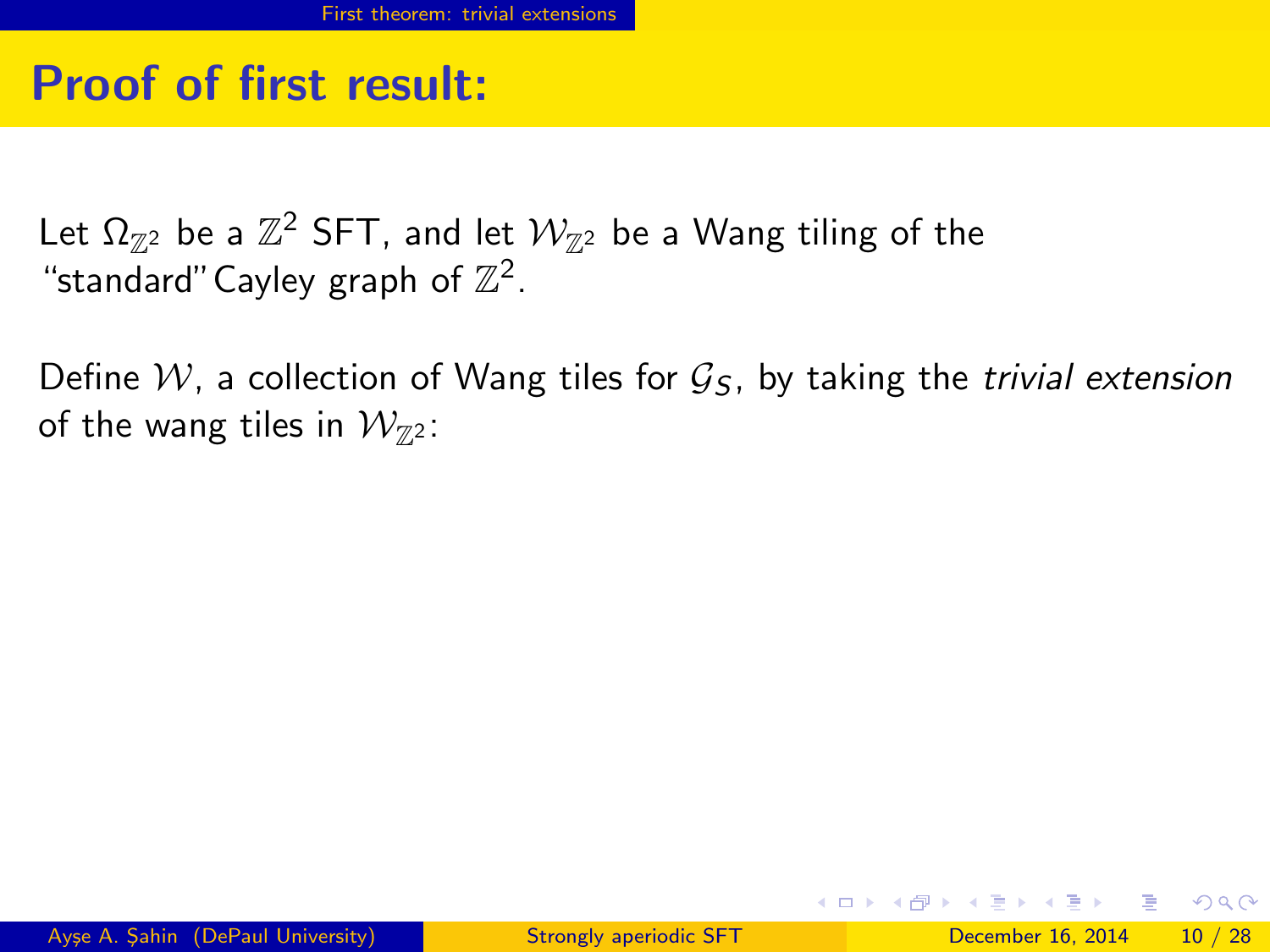# Proof of first result:

Let  $\Omega_{\mathbb{Z}^2}$  be a  $\mathbb{Z}^2$  SFT, and let  $\mathcal{W}_{\mathbb{Z}^2}$  be a Wang tiling of the "standard" Cayley graph of  $\mathbb{Z}^2$ .

Define W, a collection of Wang tiles for  $\mathcal{G}_5$ , by taking the *trivial extension* of the wang tiles in  $\mathcal{W}_{\mathbb{Z}^2}$ :



The  $r_i$  are the labels for a Wang tile from  $\mathcal{W}_{\mathbb{Z}^2}$ , 0 is a symbol that does not appear in the alphabet of  $\Omega_{\mathbb{Z}^2}$ .

<span id="page-23-0"></span>KED KAP KED KED E VOOR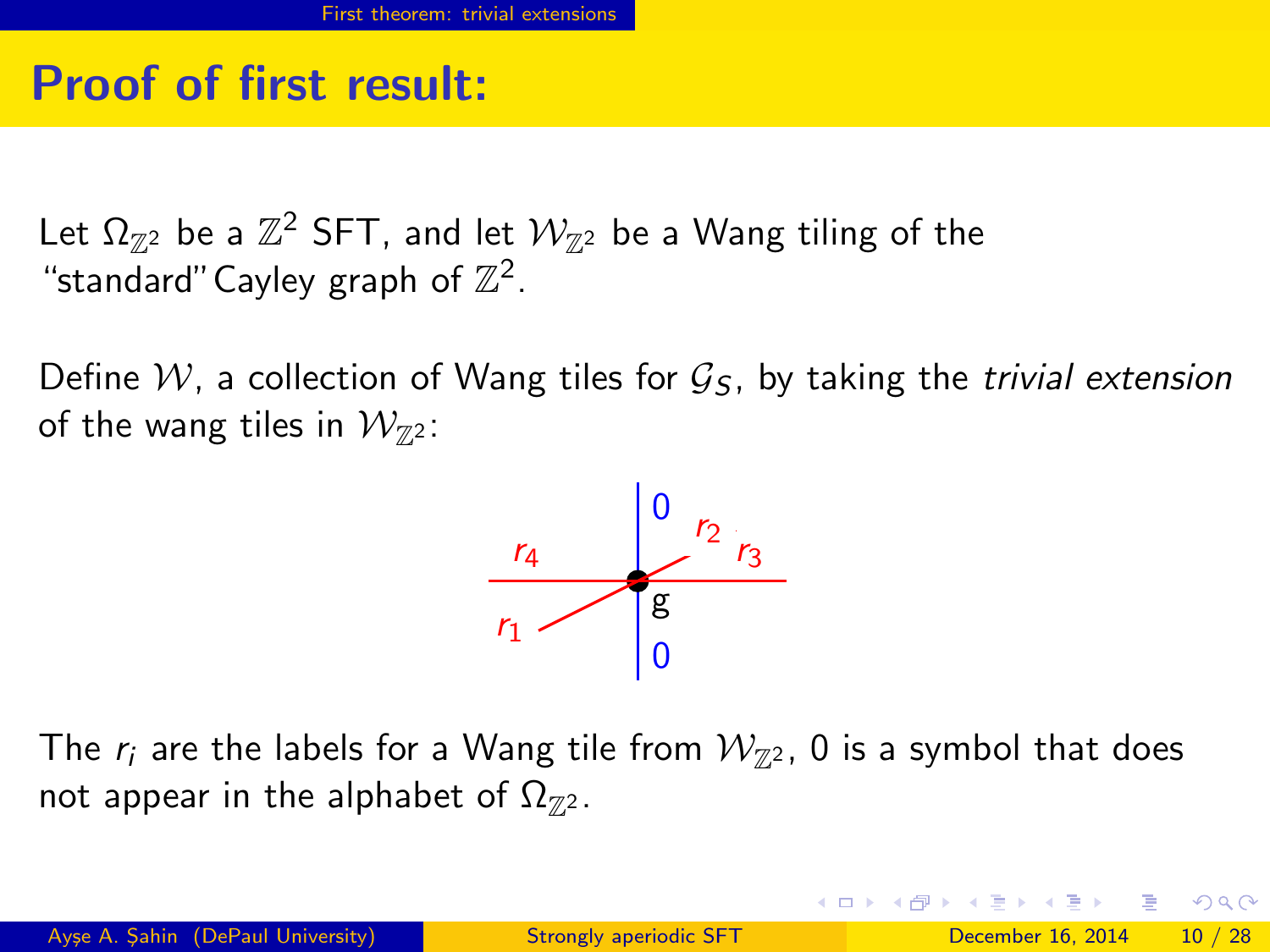## Let  $\Omega$  be the G-SFT obtained by the Wang tilings with W. If  $\Omega_{\mathbb{Z}^2}$  is non-empty, then so is  $Ω$ .

<span id="page-24-0"></span>G.  $\Omega$ 

メロメ メ都 メメ きょくきょ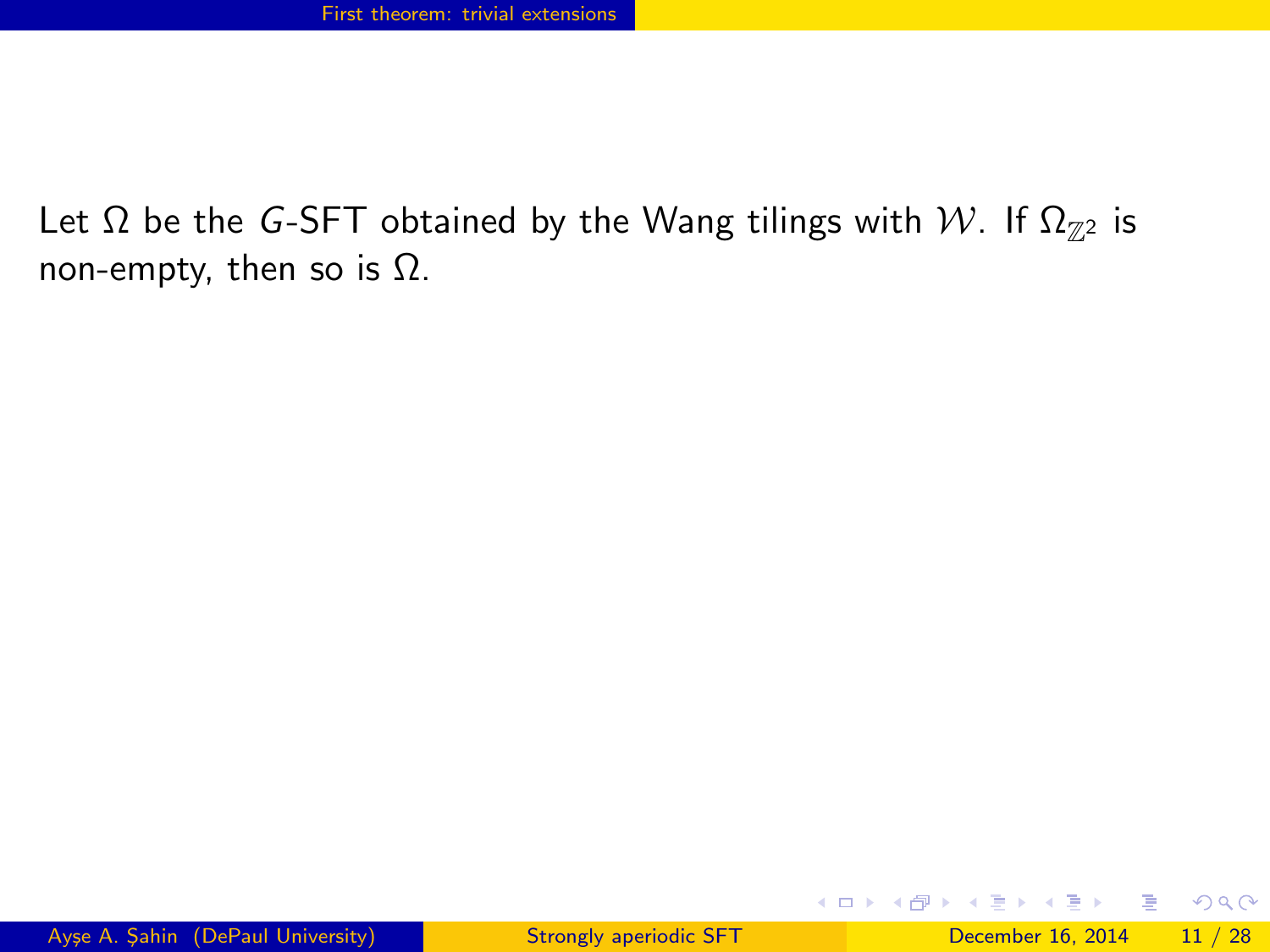## Let  $\Omega$  be the G-SFT obtained by the Wang tilings with W. If  $\Omega_{\mathbb{Z}^2}$  is non-empty, then so is  $Ω$ .

Now suppose that  $\Omega_{Z2}$  is a strongly aperiodic SFT.

<span id="page-25-0"></span> $\equiv$  $\Omega$ 

イロト イ押ト イヨト イヨト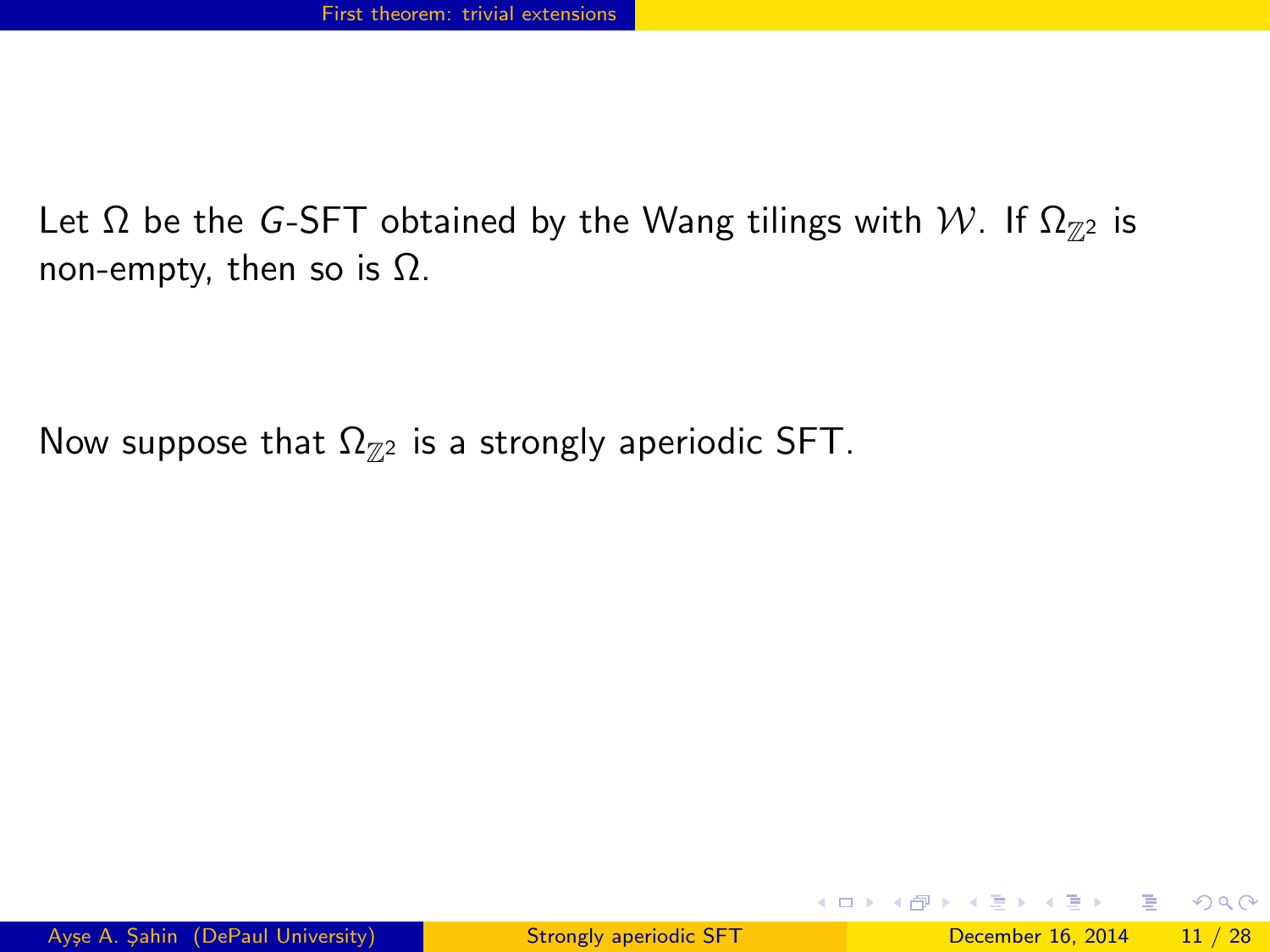Let  $\Omega$  be the G-SFT obtained by the Wang tilings with W. If  $\Omega_{\mathbb{Z}^2}$  is non-empty, then so is  $Ω$ .

Now suppose that  $\Omega_{Z2}$  is a strongly aperiodic SFT.

If Stab $(\omega)$  has finite index for some  $\omega \in \Omega$ , then  $\text{Stab}(\omega) \cap \langle \mathbf{y}, \mathbf{z} \rangle \neq \{e\},\$ a contradiction.

<span id="page-26-0"></span>KED KAP KED KED E VOOR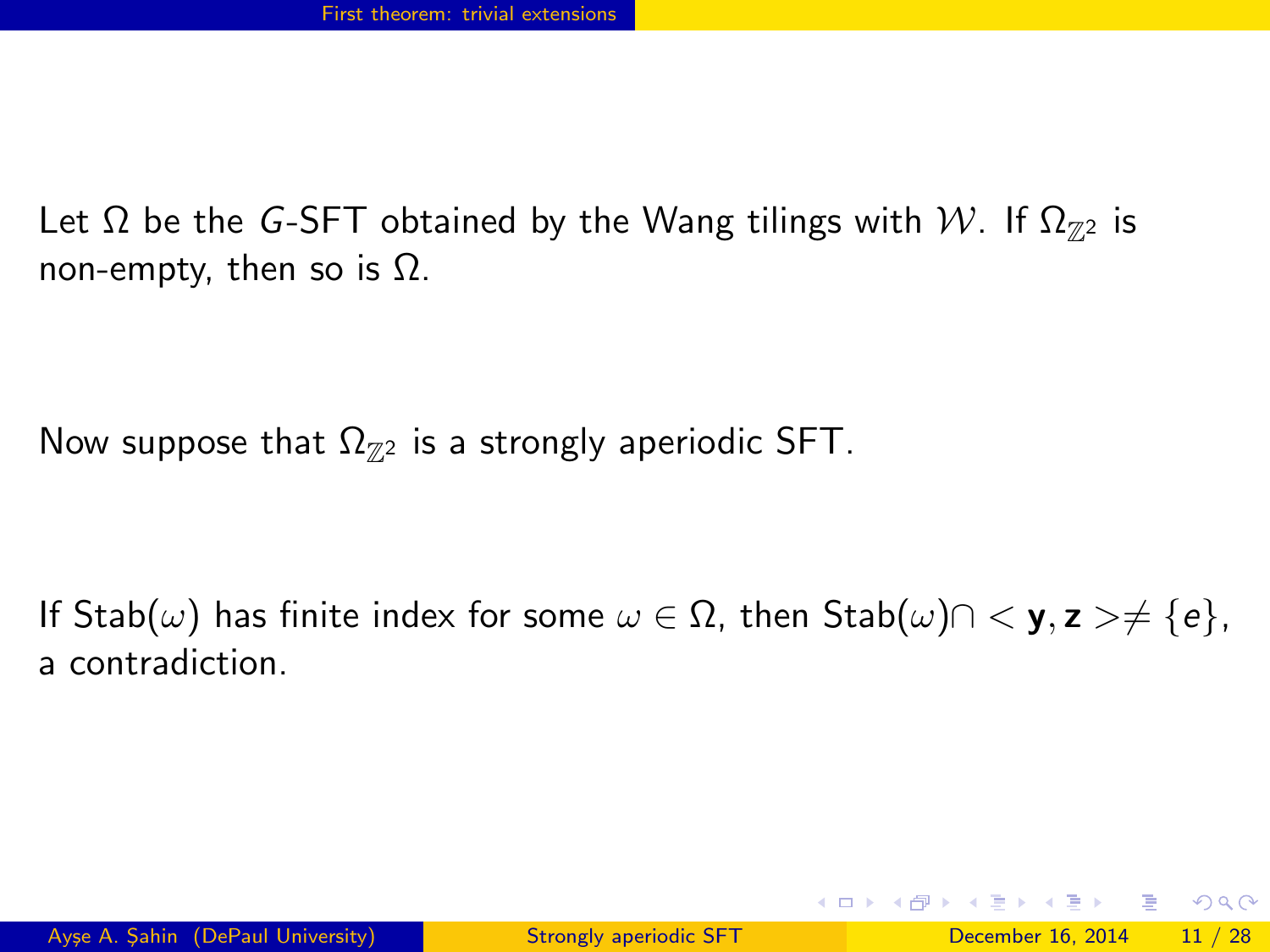Fix a non-invertible matrix A, and let G be the associated ascending  $HNN$ extension of  $\mathbb{Z}^2$ .

Question

Can we characterize  $\mathbb{Z}^2$  SFT  $\Omega_{\mathbb{Z}^2}$  for which there exists a non-trivial G extension?

<span id="page-27-0"></span>( □ ) ( <sub>□</sub> ) (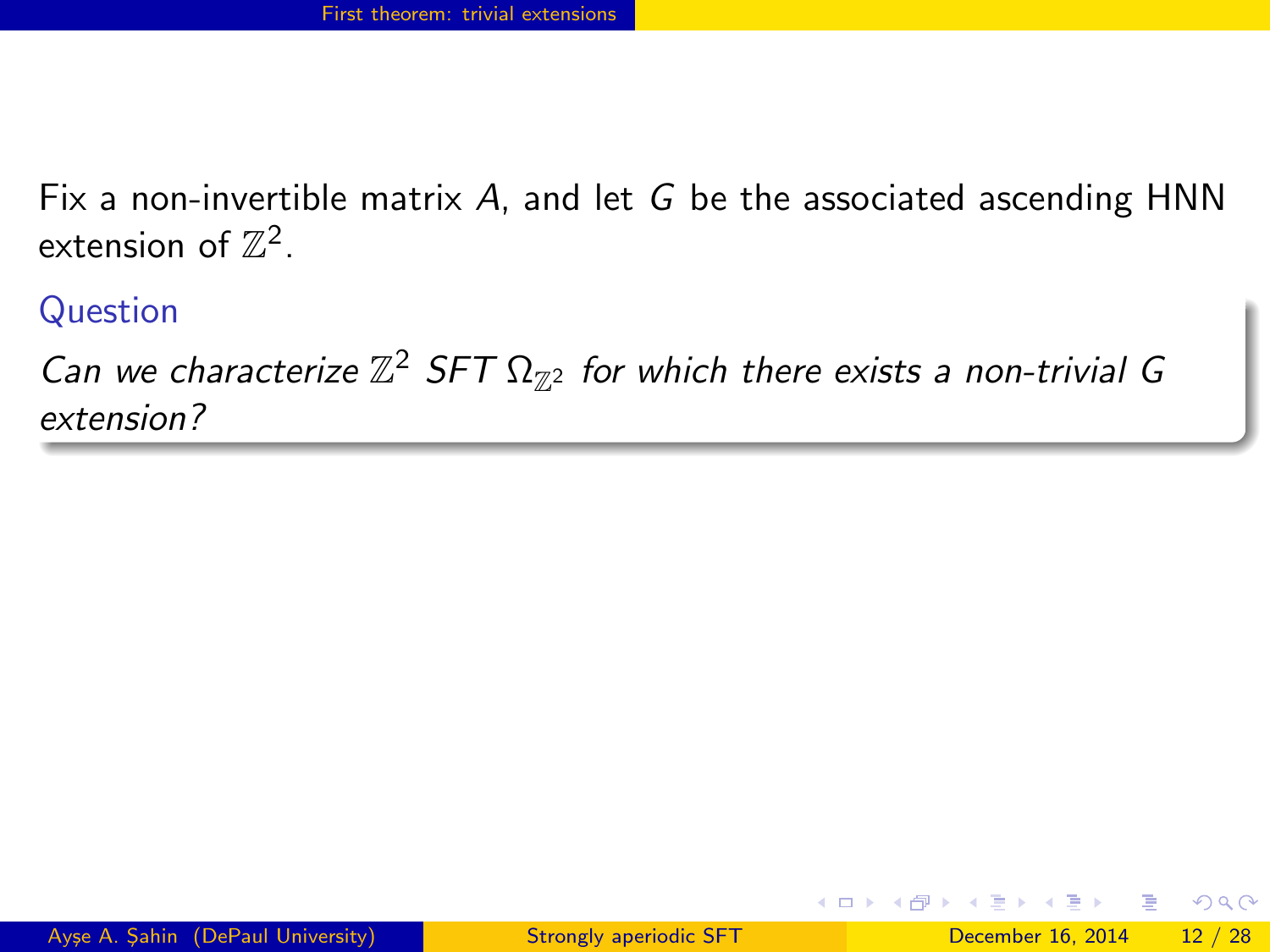Fix a non-invertible matrix  $A$ , and let  $G$  be the associated ascending HNN extension of  $\mathbb{Z}^2$ .

Question

Can we characterize  $\mathbb{Z}^2$  SFT  $\Omega_{\mathbb{Z}^2}$  for which there exists a non-trivial G extension?

<span id="page-28-0"></span>For example: both Robinson and Kari-Culik tilings have non-trivial Heisenberg extensions. Both constructions rely on particular lack of directional mixing in the SFT and its relation to the matrix A.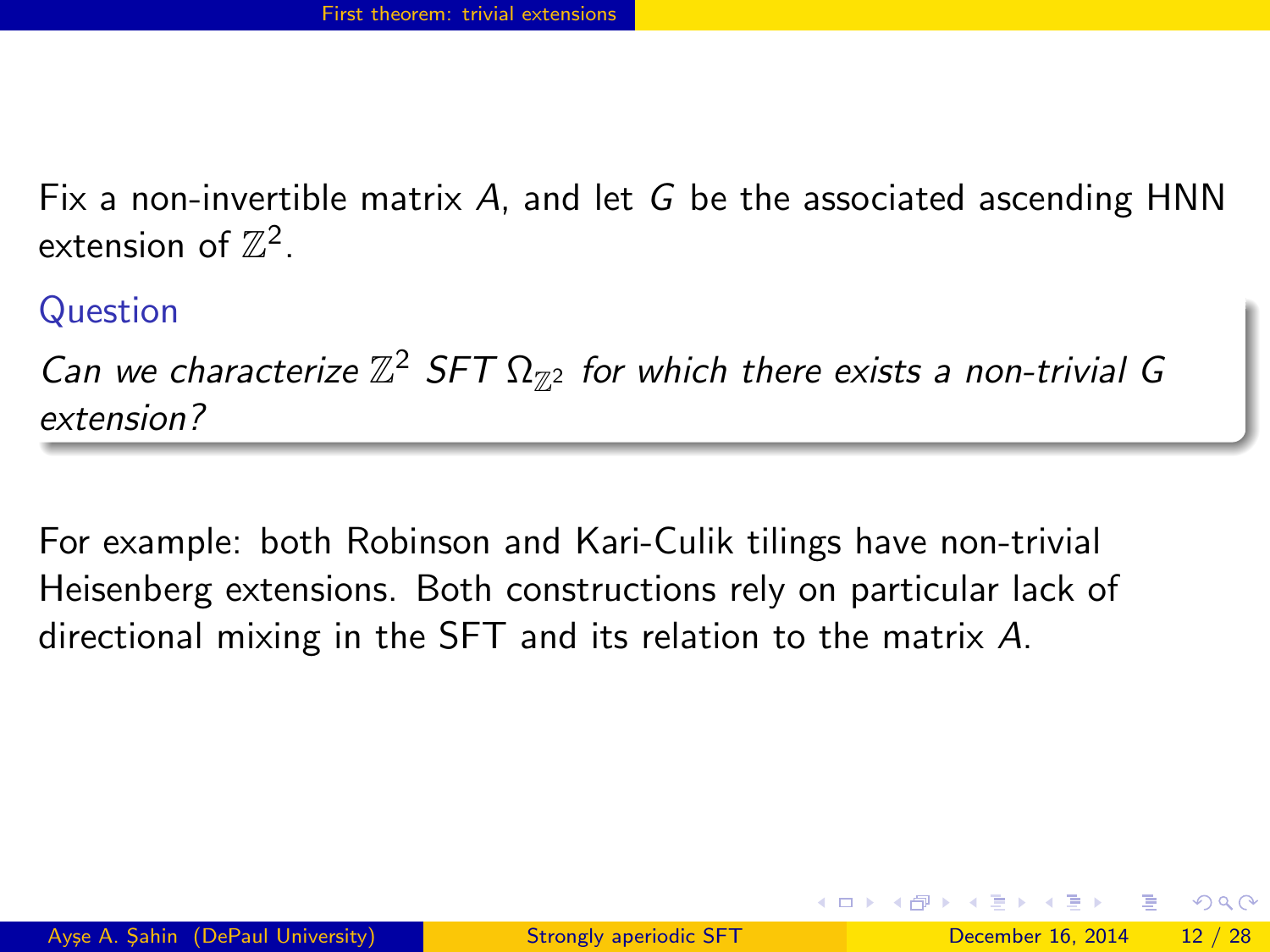Fix a non-invertible matrix A, and let G be the associated ascending  $HNN$ extension of  $\mathbb{Z}^2$ .

Question

Can we characterize  $\mathbb{Z}^2$  SFT  $\Omega_{\mathbb{Z}^2}$  for which there exists a non-trivial G extension?

For example: both Robinson and Kari-Culik tilings have non-trivial Heisenberg extensions. Both constructions rely on particular lack of directional mixing in the SFT and its relation to the matrix A.

<span id="page-29-0"></span>More on this later.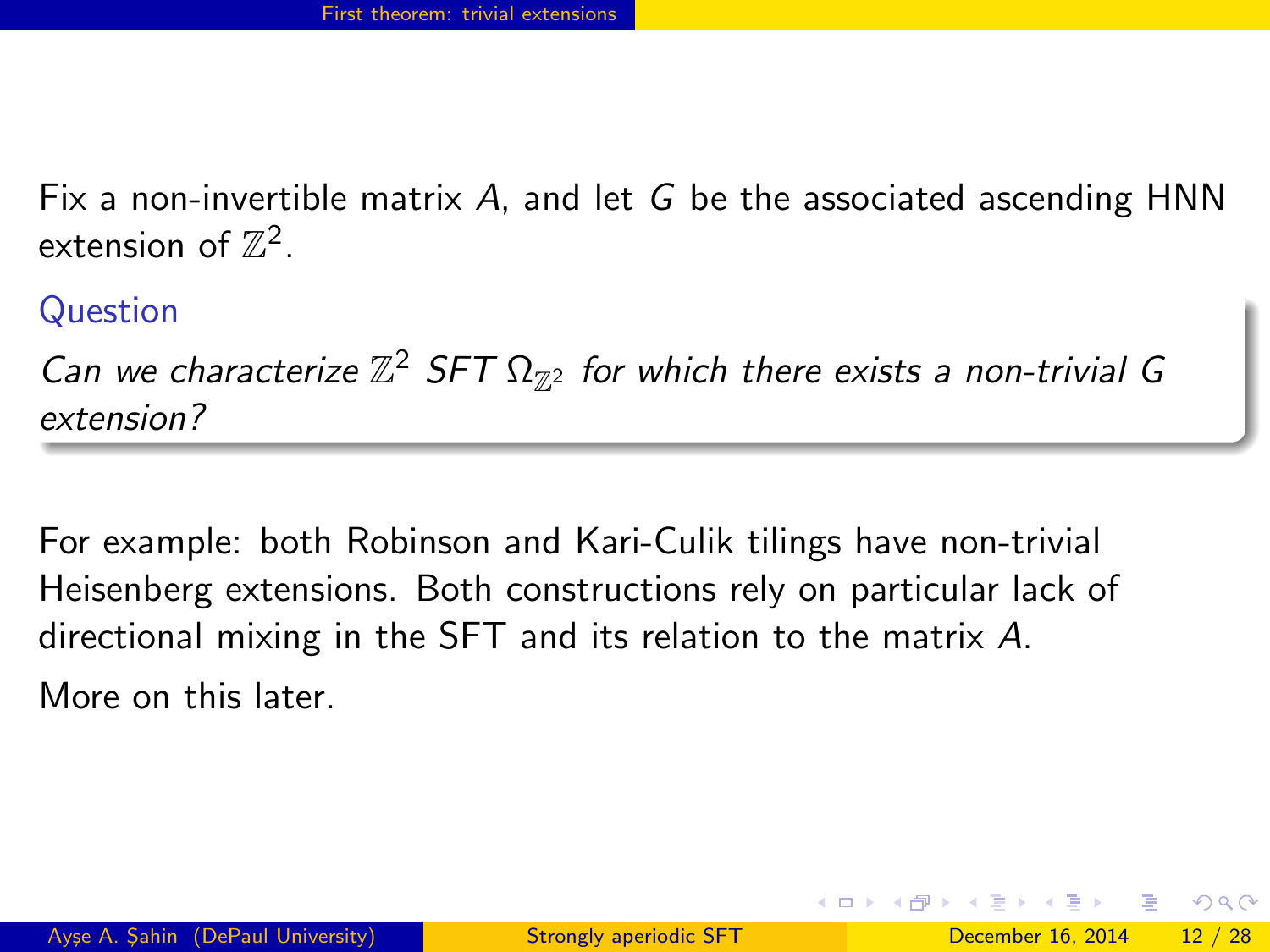D.

<span id="page-30-0"></span> $\Omega$ 

イロト イ押ト イヨト イヨト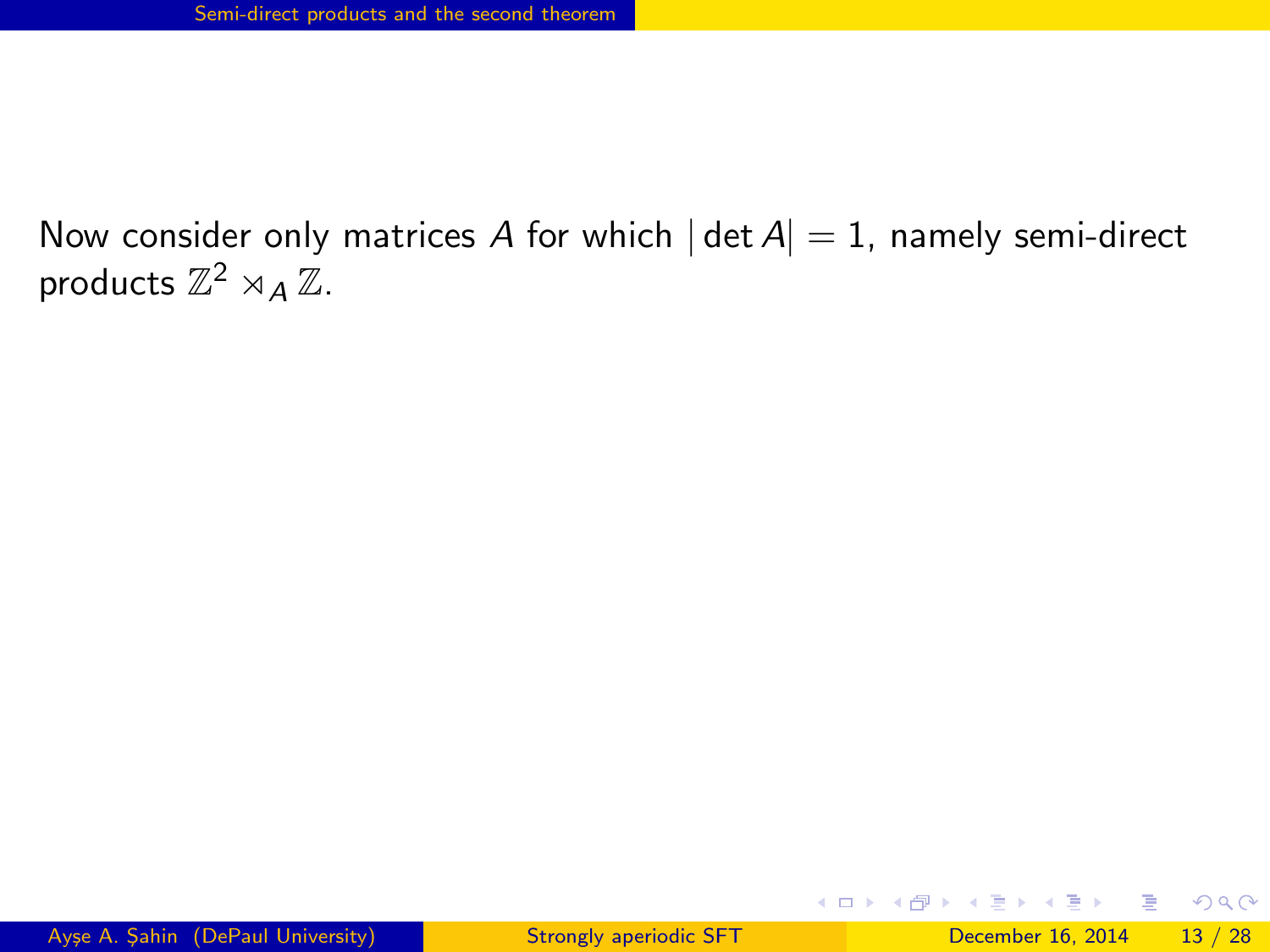In this case we have more structure we can describe in the Cayley graph:

 $(1,(0, 0)) \cdot (0,(y, z)) =$ 



<span id="page-31-0"></span> $\Omega$ 

**K ロ ▶ | K 何 ▶ | K 日**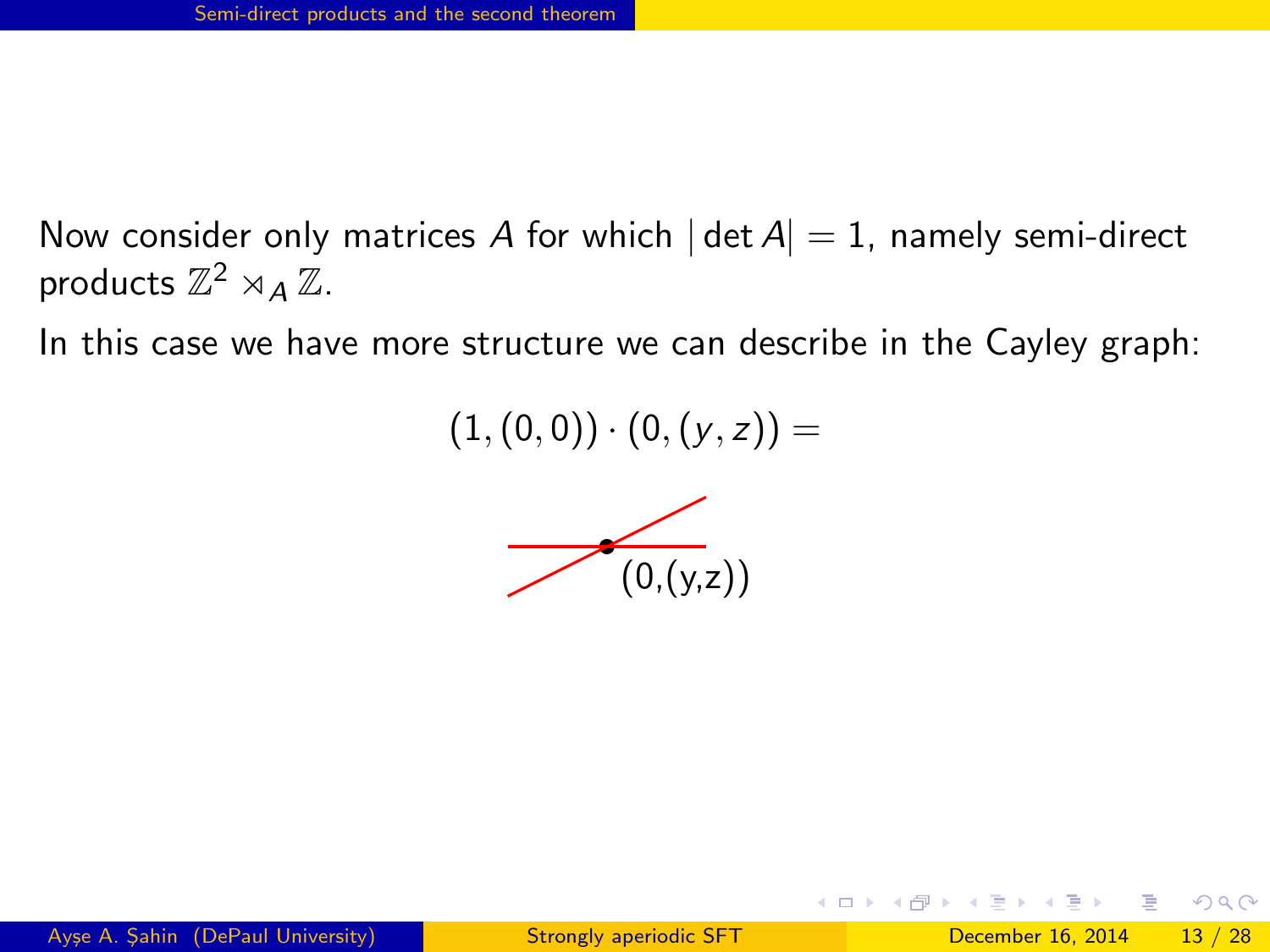In this case we have more structure we can describe in the Cayley graph:

$$
(1,(0,0))\cdot(0,(y,z))=\left(1,A\begin{pmatrix}y\\z\end{pmatrix}\right)
$$



<span id="page-32-0"></span>∢ □ ▶ ⊣ 何 ▶ ·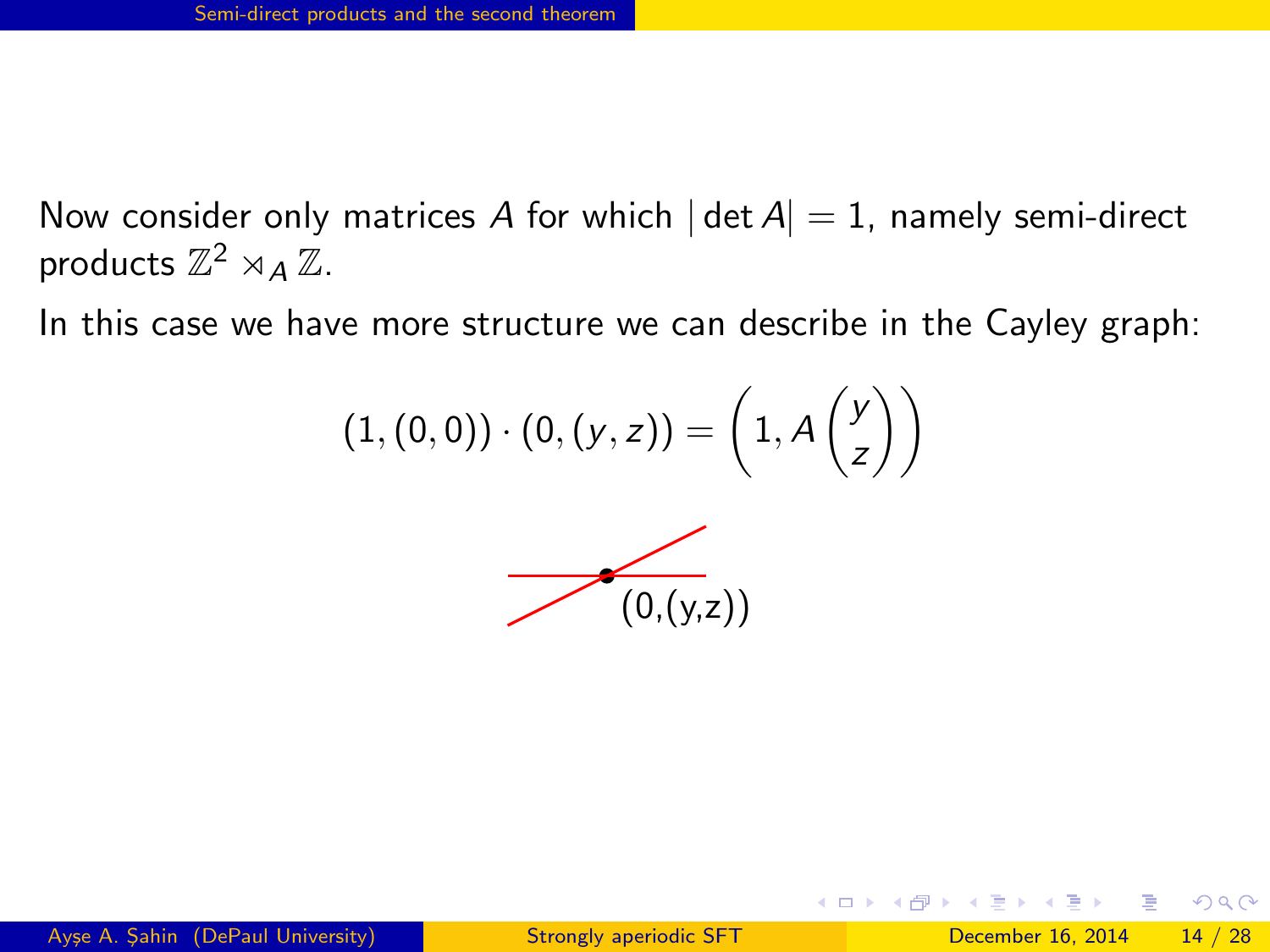In this case we have more structure we can describe in the Cayley graph:

$$
(1, (0, 0)) \cdot (0, (y, z)) = \left(1, A\begin{pmatrix} y \\ z \end{pmatrix}\right)
$$

$$
\begin{pmatrix} 1, A\begin{pmatrix} y \\ z \end{pmatrix} \end{pmatrix}
$$

$$
(0, (y, z))
$$

<span id="page-33-0"></span> $\Omega$ 

イロト イ何 トイヨ トイヨ トー ヨ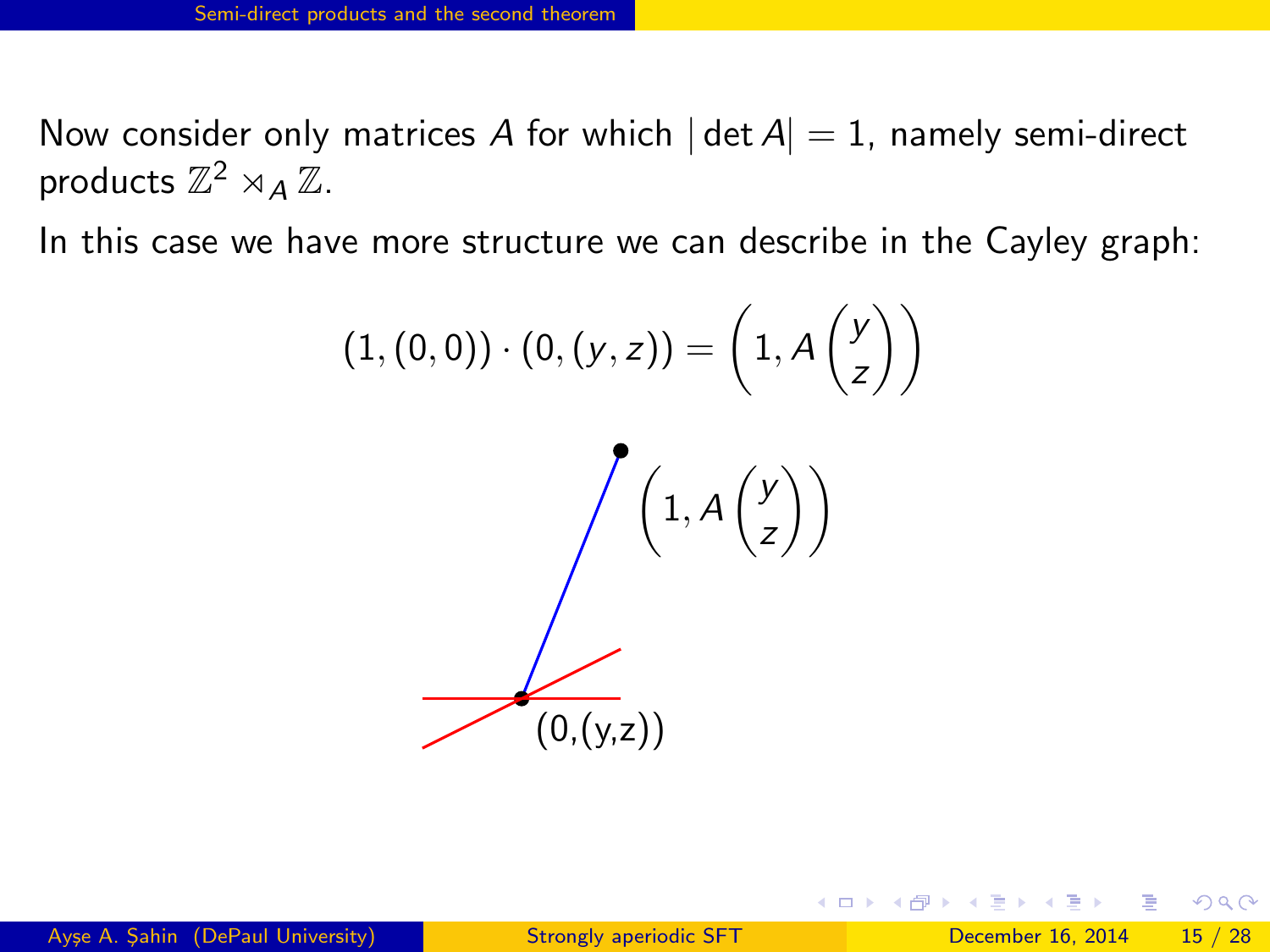The S-Cayley graph of the Heisenberg group (left labeled):



 $\sim$ 

◂**◻▸ ◂<del>⁄</del>** ▸

D.

<span id="page-34-0"></span> $2990$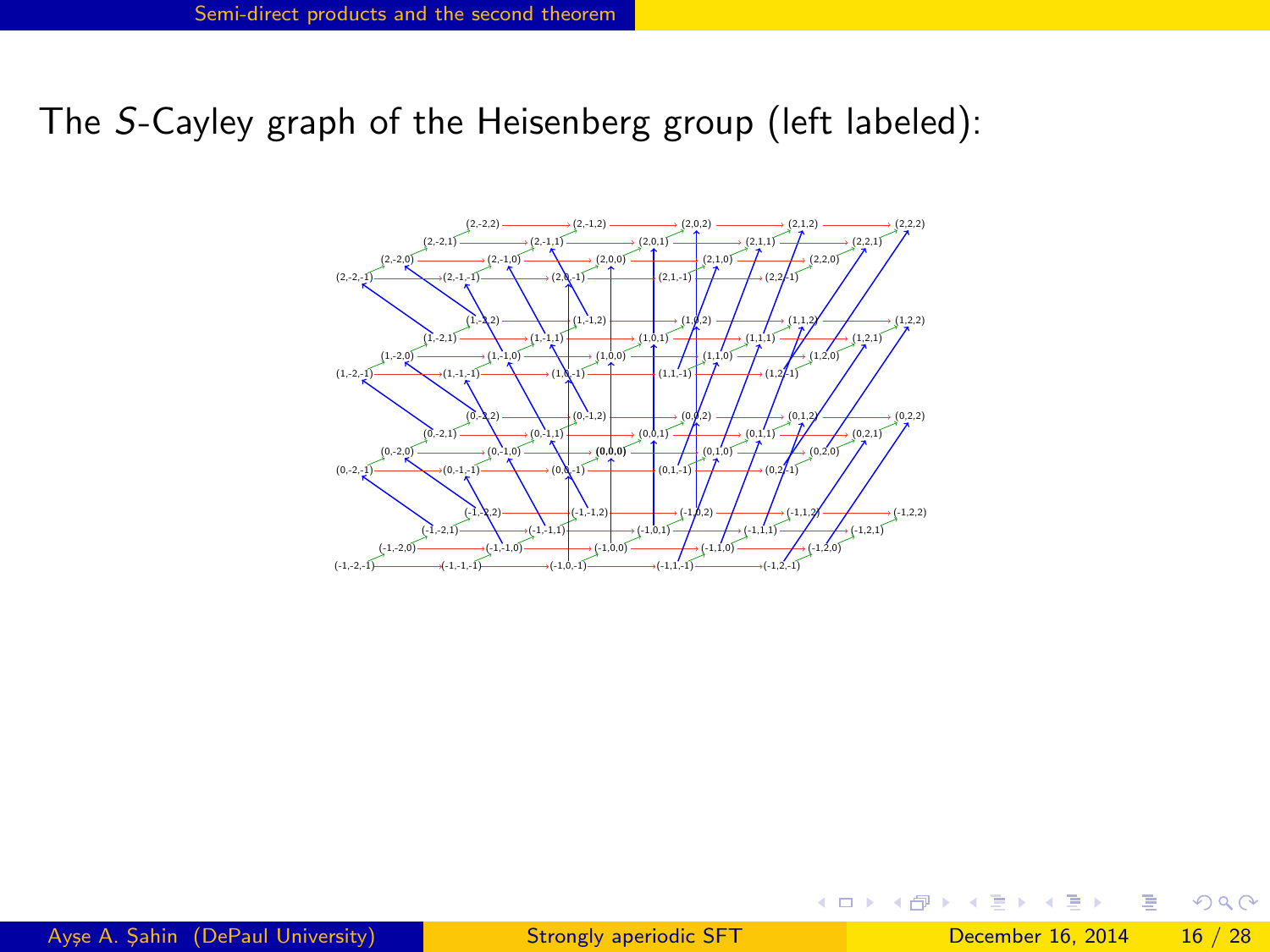The S-Cayley graph of the Heisenberg group (left labeled):



The slope of the blue arrows are a function of the y-coordinate of the vertex:

$$
(1, (0, 0)) (x, (y, z)) = (x + 1, (y, z + y))
$$

◂**◻▸ ◂<del>⁄</del>** ▸

<span id="page-35-0"></span> $QQ$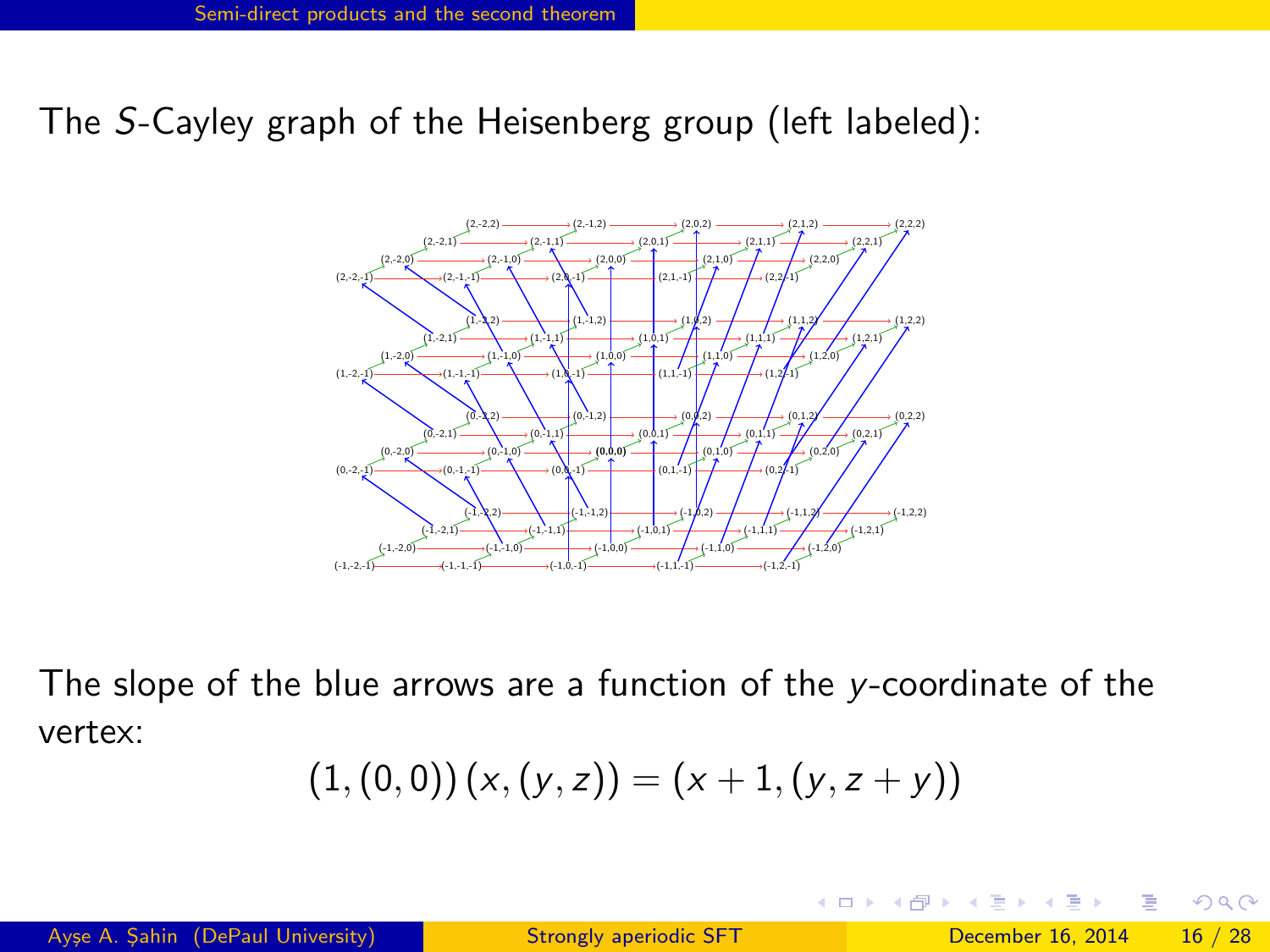More importantly for us:

$$
(2, (0, 0)) (x, (y, z)) = (x + 2, (y, z + 2y))
$$

Namely: if we look at every other  $\langle y, z \rangle$  coset, the blue arrow is skewed by  $2y$  in the z direction.

This feature allows us to construct non-trivial extensions of the Robinson tilings that leads to a strongly aperiodic SFT.

<span id="page-36-0"></span> $\Omega$ 

イロト イ押ト イヨト イヨト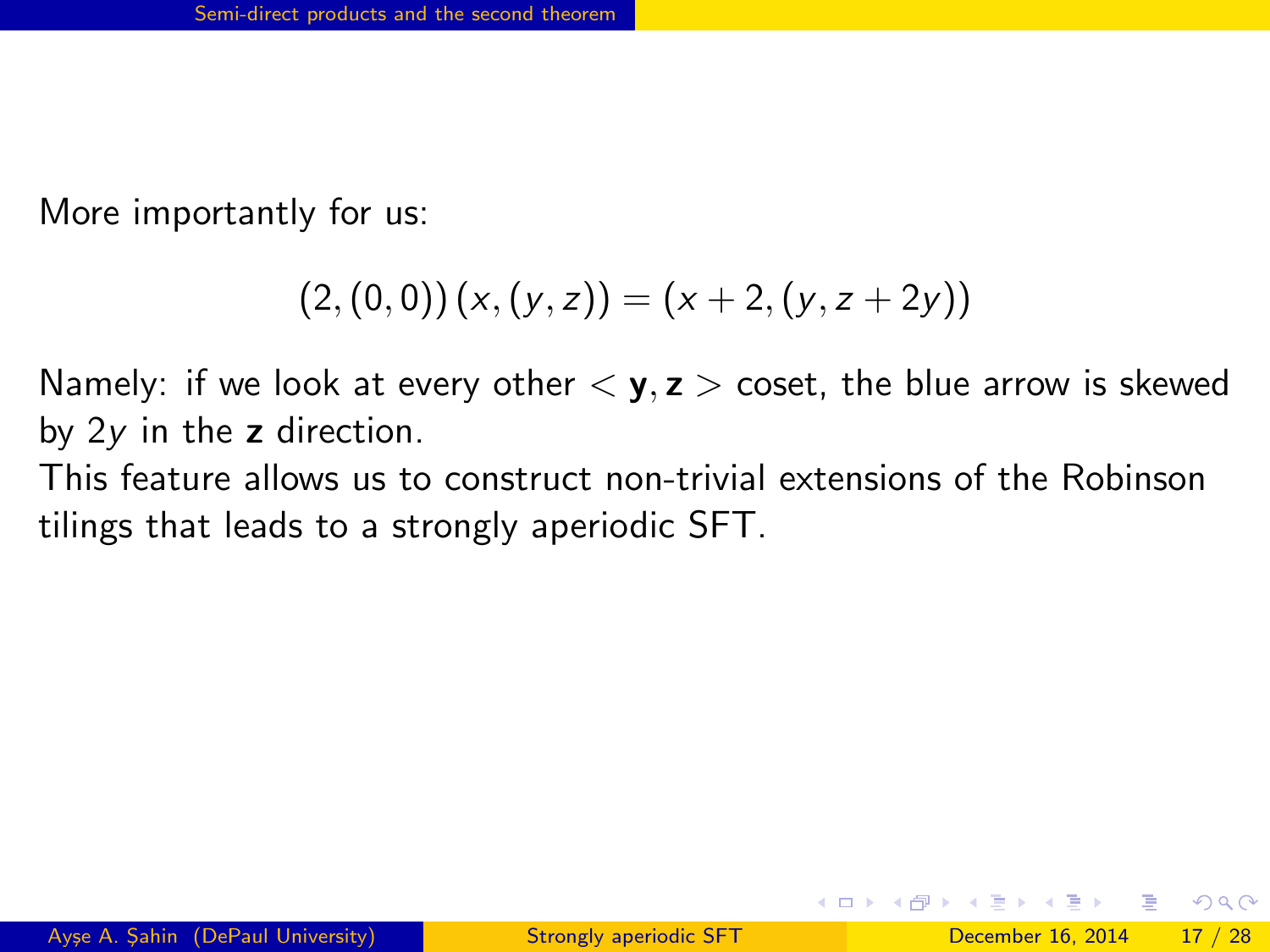More importantly for us:

$$
(2, (0, 0)) (x, (y, z)) = (x + 2, (y, z + 2y))
$$

Namely: if we look at every other  $\langle \mathbf{y}, \mathbf{z} \rangle$  coset, the blue arrow is skewed by  $2y$  in the z direction.

This feature allows us to construct non-trivial extensions of the Robinson tilings that leads to a strongly aperiodic SFT.

This idea is present in a  $\mathbb{Z}^3$  construction of Kari and Culik: does not work verbatim in Heisenberg case: information transmitted by skewing can be conflicting.

<span id="page-37-0"></span> $\Omega$ 

イロト イ押ト イヨト イヨト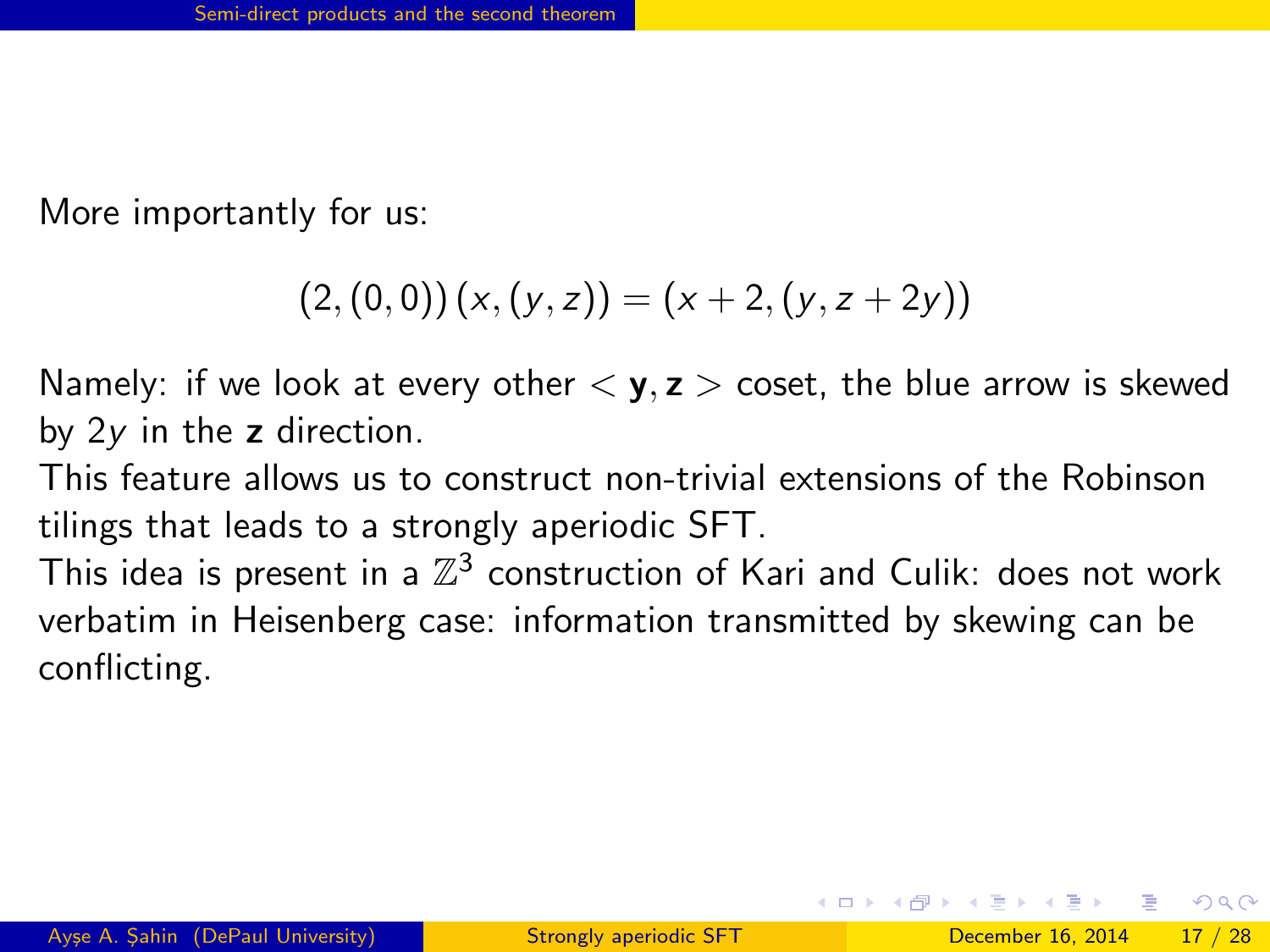Recall the Robinson tilings (N. Auburn mini-course): Robinson's tiles:



画

 $\rightarrow$   $\Box$ 

4 0 8

<span id="page-38-0"></span> $QQQ$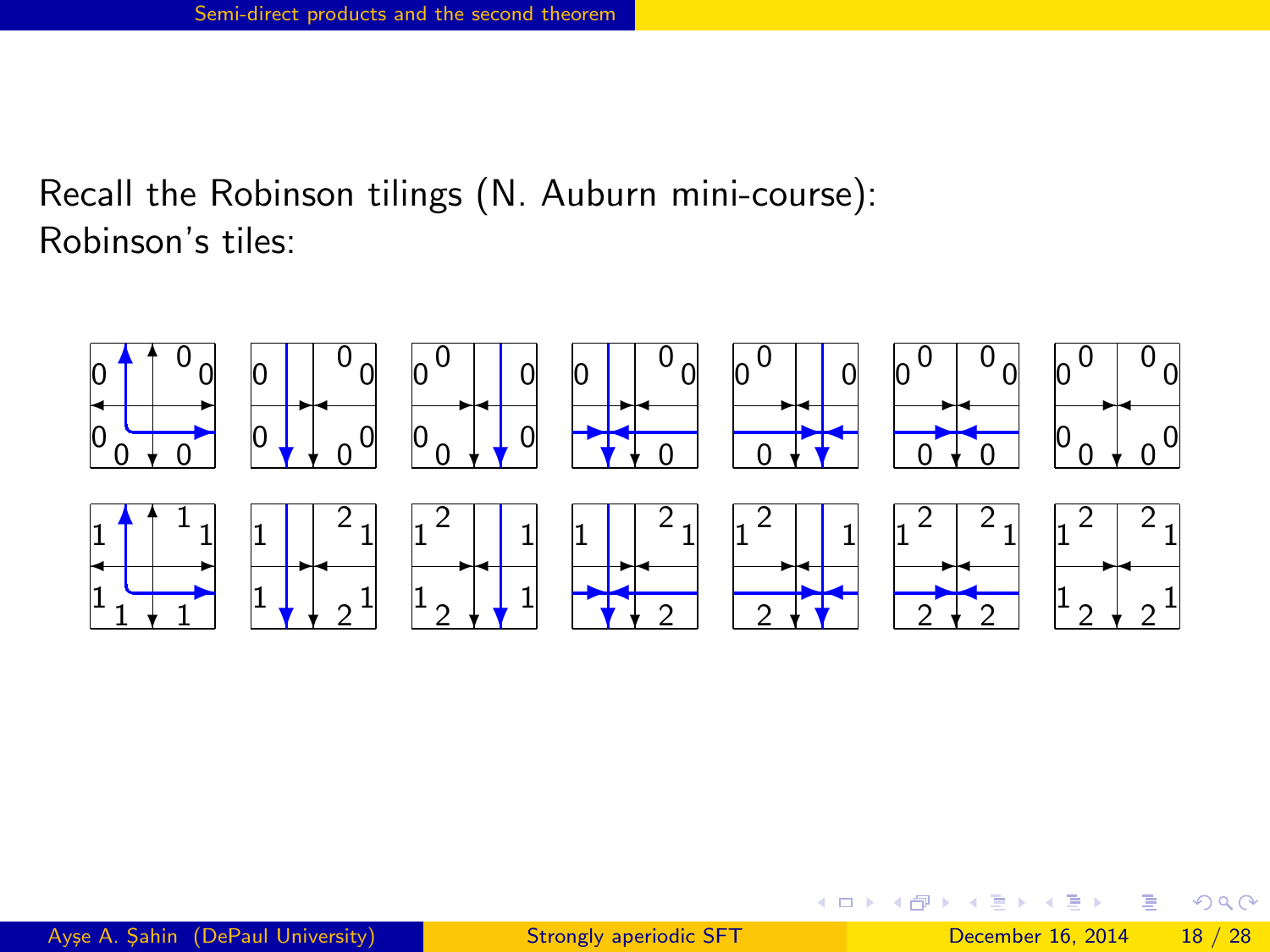Robinson's tilings have a *hierarchical* structure:



Figure 2. The bl[a](#page-38-0)ck and wh[ic](#page-38-0)h are  $\frac{1}{2}$  and  $\frac{1}{2}$  bec[o](#page-29-0)mber 16, 2014 Ayse A. Sahin (DePaul University) [Strongly aperiodic SFT](#page-0-0) December 16, 2014 19 / 28

<span id="page-39-0"></span> $-990$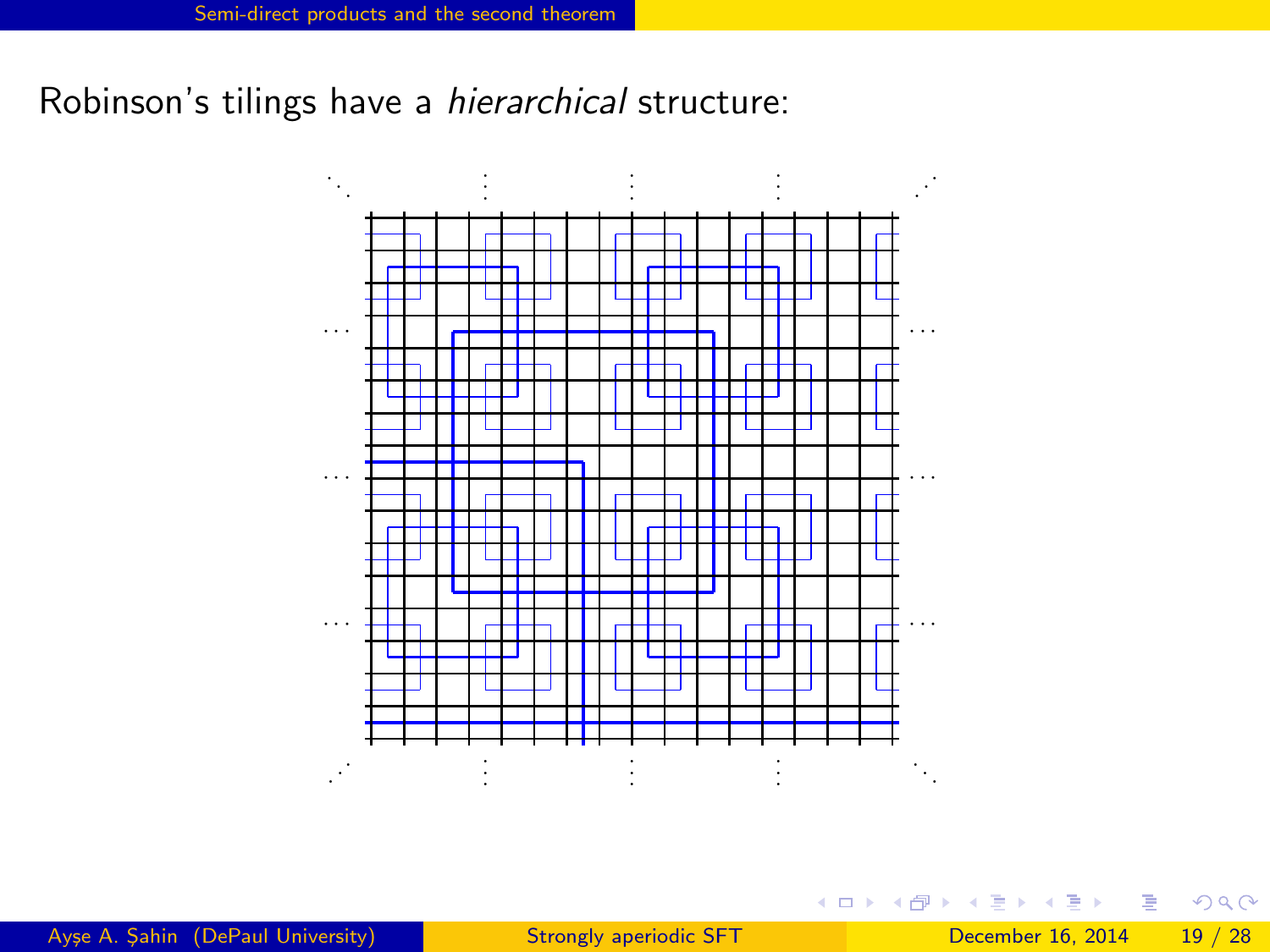## We construct two types of G-extensions of the Robinson Wang tiles:

D.

<span id="page-40-0"></span> $2990$ 

 $\left\{ \begin{array}{ccc} 1 & 0 & 0 \\ 0 & 1 & 0 \end{array} \right.$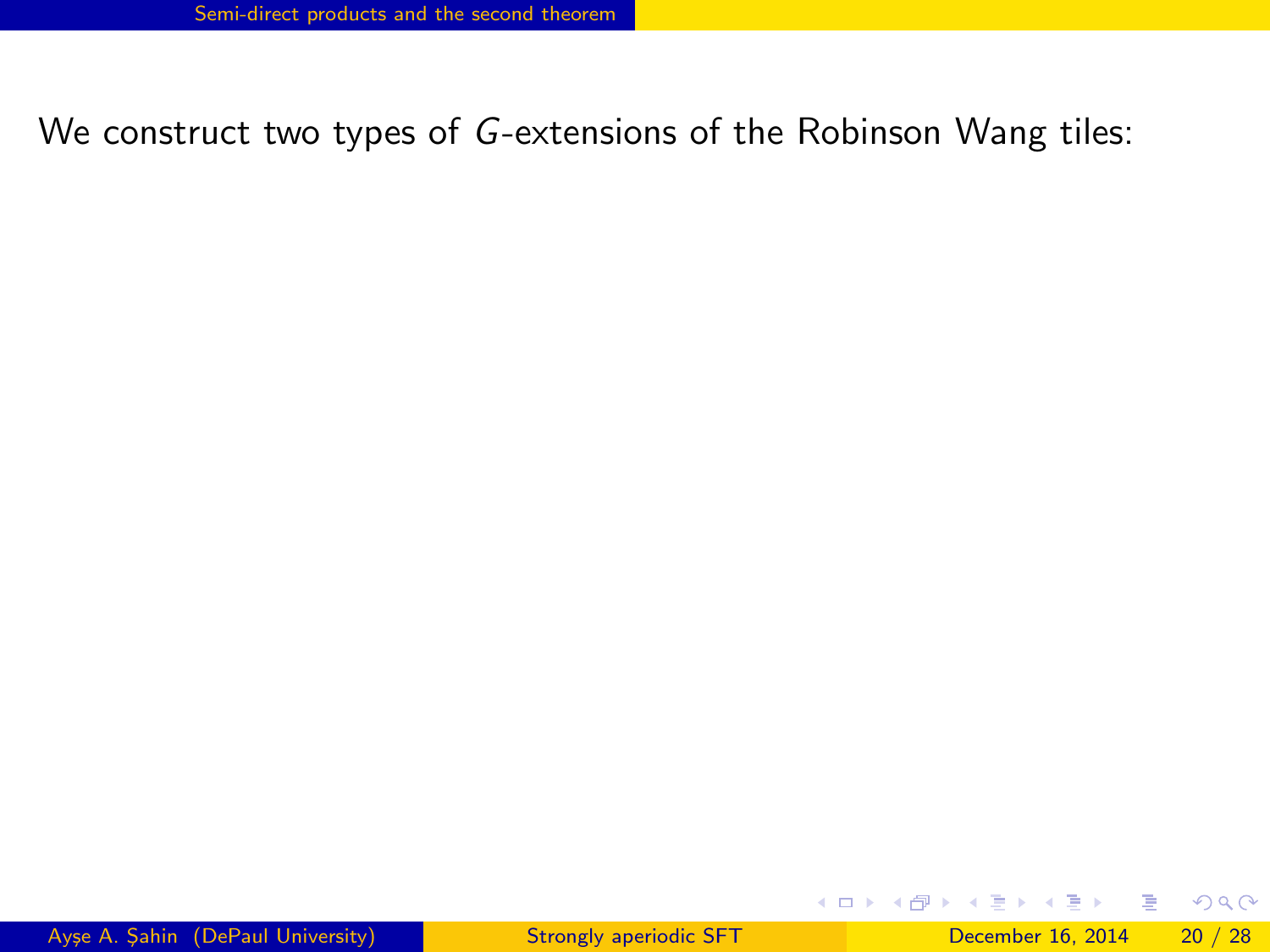We construct two types of G-extensions of the Robinson Wang tiles:



◂**◻▸ ◂<del>⁄</del>** ▸

<span id="page-41-0"></span> $200$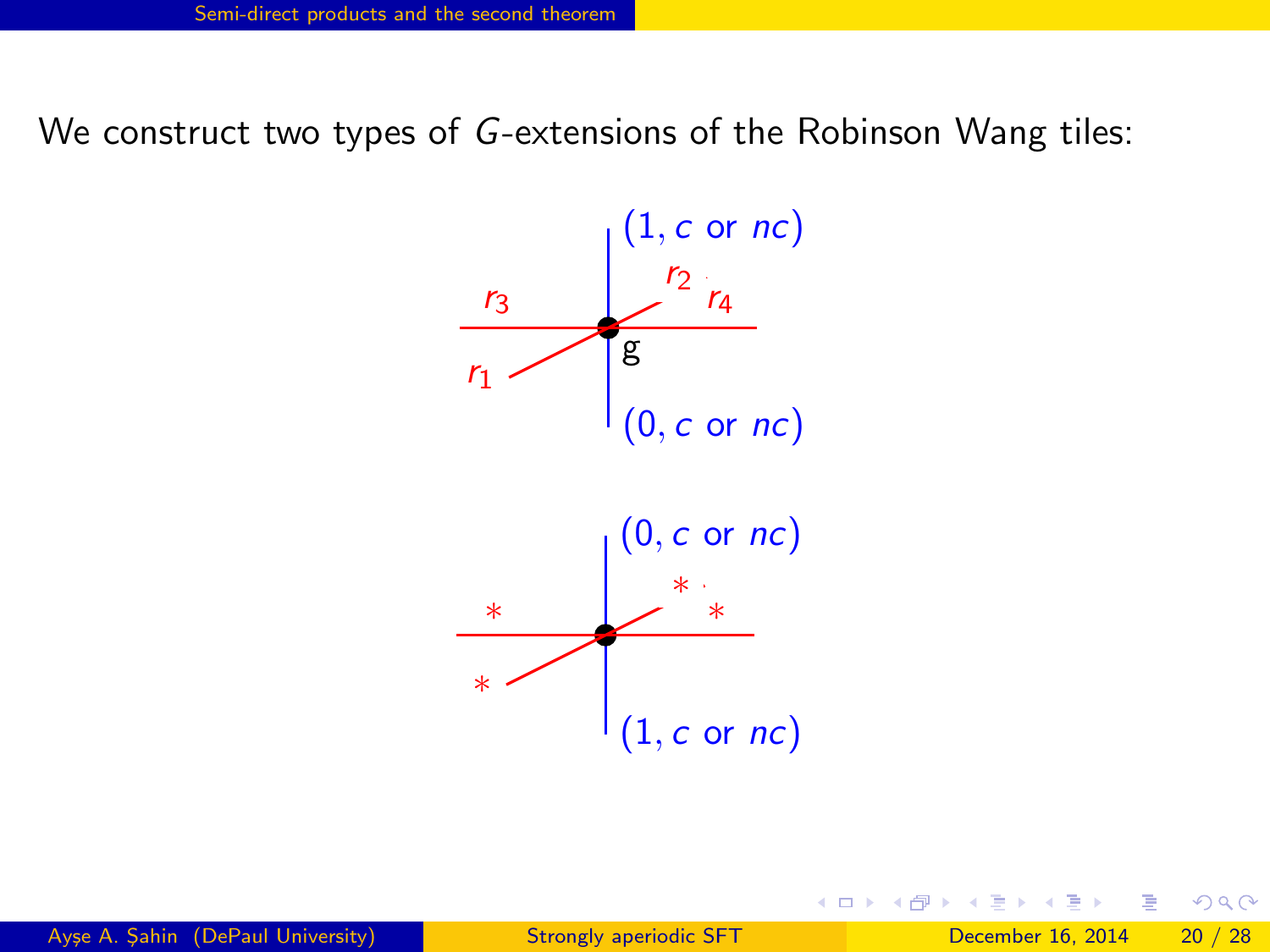• The associated Heisenberg SFT  $\Omega$  is non-empty.

 $\equiv$ 

<span id="page-42-0"></span> $\Omega$ 

ラメ メラメ

**4 ロ ▶ 4 母 ▶ 4**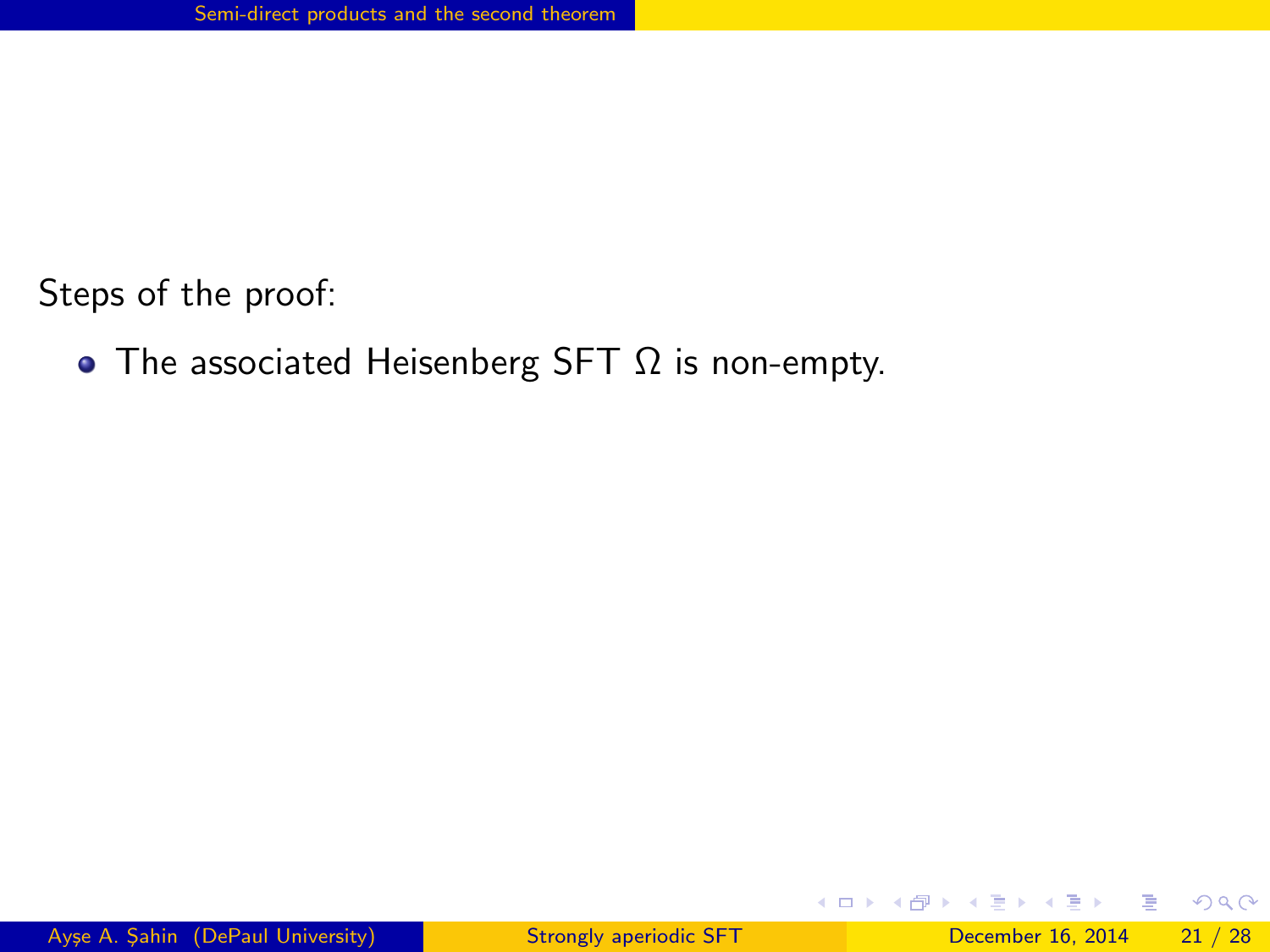- The associated Heisenberg SFT  $\Omega$  is non-empty.
- Any point  $\omega \in \Omega$  can be periodic only under elements of the form  $(a, 0, 0)$  for some  $a \in \mathbb{Z}$ ,  $a \neq 0$ .

÷

<span id="page-43-0"></span> $\Omega$ 

The South Tel

( □ ) ( <sub>□</sub> ) (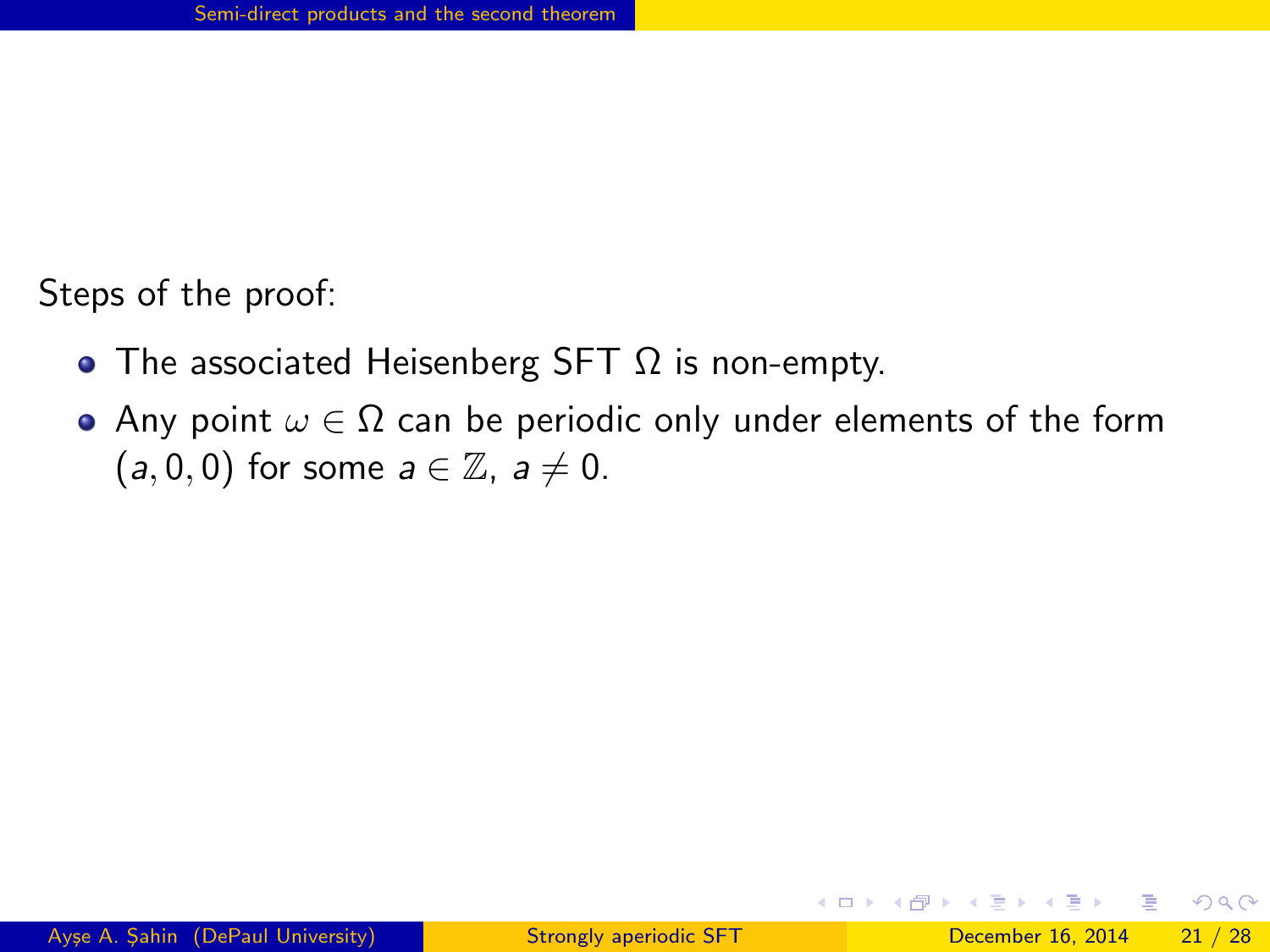- The associated Heisenberg SFT  $\Omega$  is non-empty.
- Any point  $\omega \in \Omega$  can be periodic only under elements of the form  $(a, 0, 0)$  for some  $a \in \mathbb{Z}$ ,  $a \neq 0$ .
- Use counter techniques to kill this periodicity.

<span id="page-44-0"></span>( □ ) ( <sub>□</sub> ) (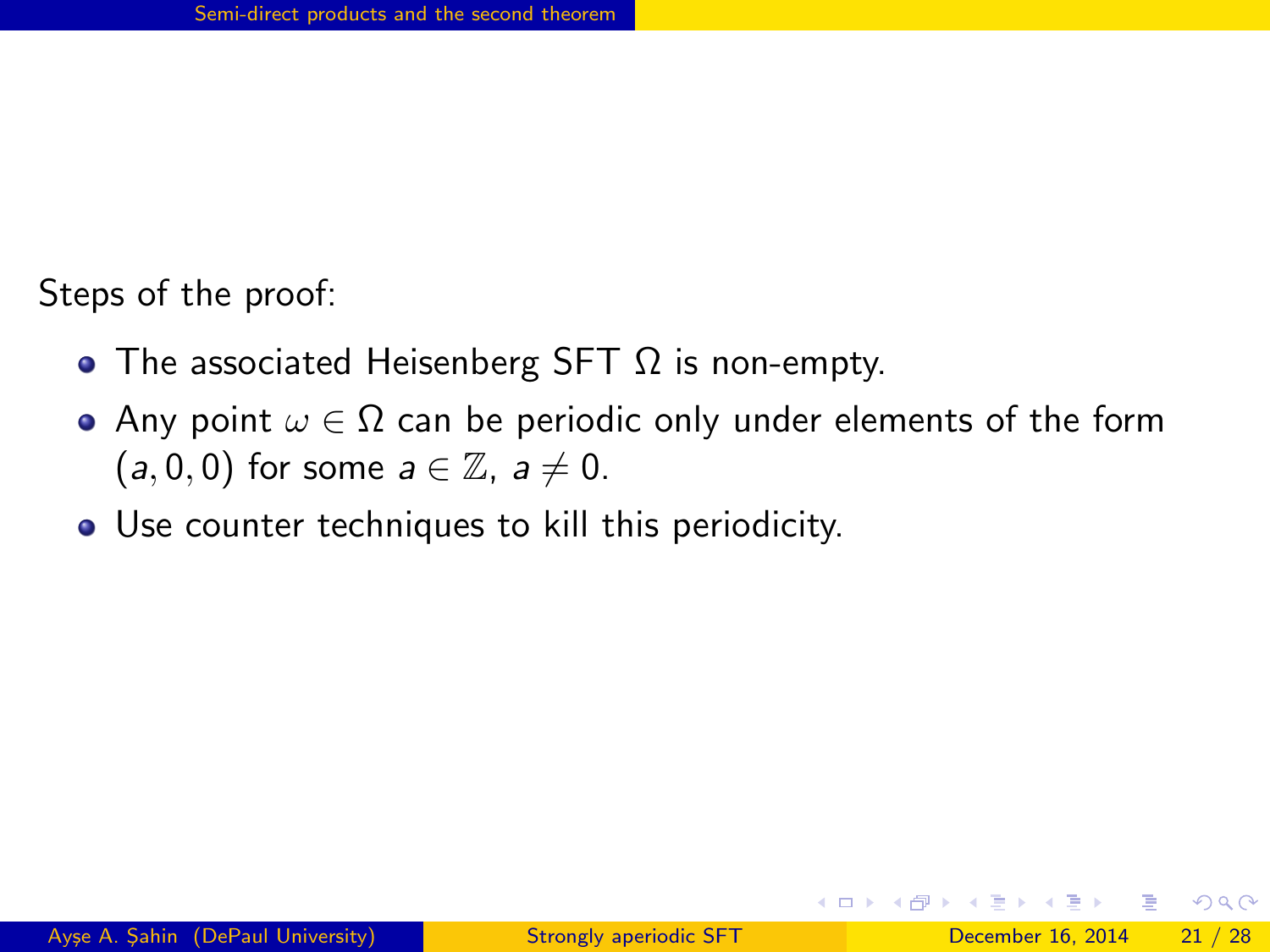- The associated Heisenberg SFT  $\Omega$  is non-empty.
- Any point  $\omega \in \Omega$  can be periodic only under elements of the form  $(a, 0, 0)$  for some  $a \in \mathbb{Z}$ ,  $a \neq 0$ .
- Use counter techniques to kill this periodicity.

This is the Kari-Culik  $\mathbb{Z}^3$  construction framework.

<span id="page-45-0"></span>**∢ ロ ▶ - ィ <sub>ロ</sub> ▶** - ィ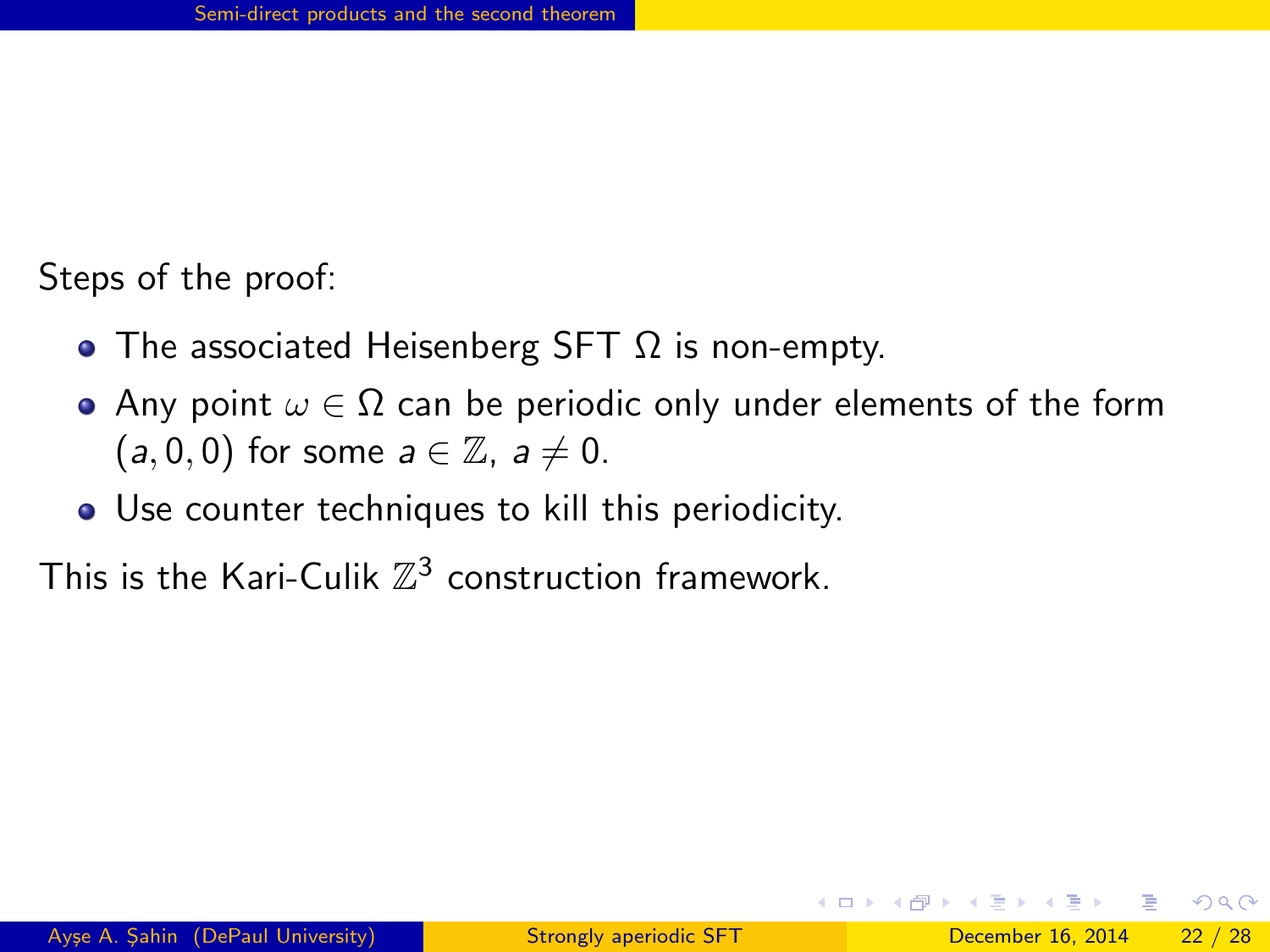[Extending special points](#page-46-0)



<span id="page-46-0"></span> $\equiv$  990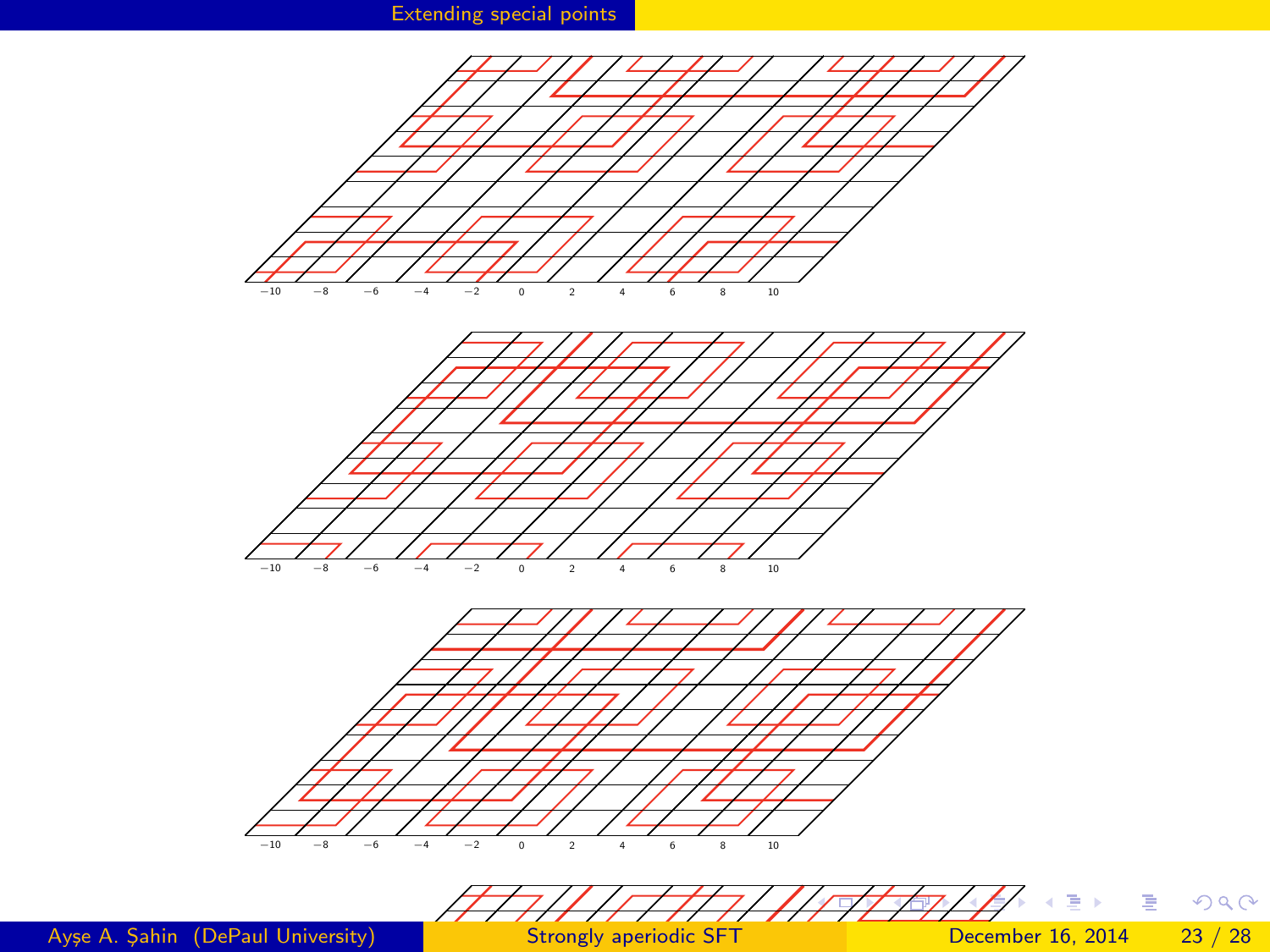

<span id="page-47-0"></span>K ロ ▶ K @ ▶ K 할 ▶ K 할 ▶ 이 할 → 900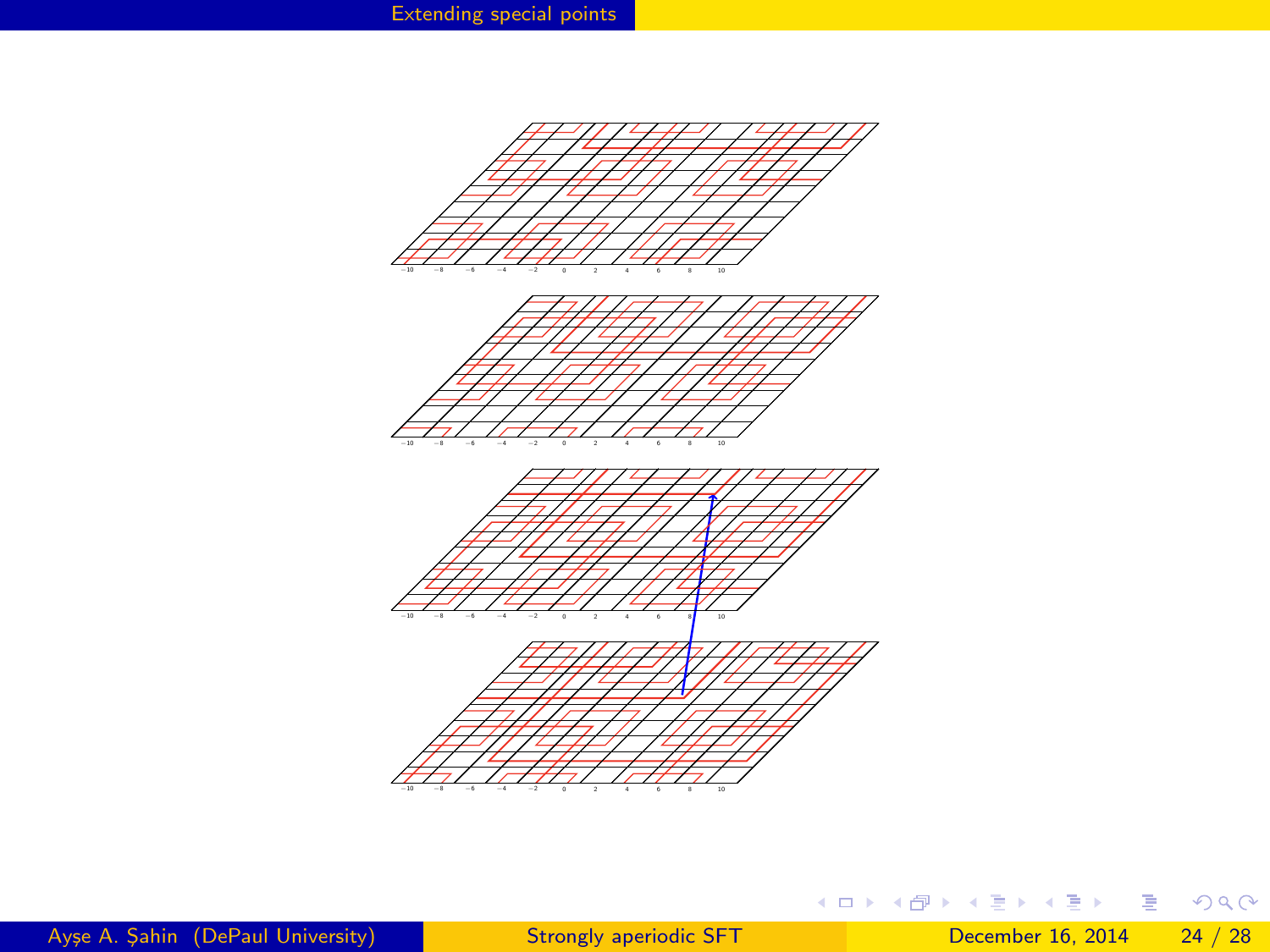<span id="page-48-0"></span>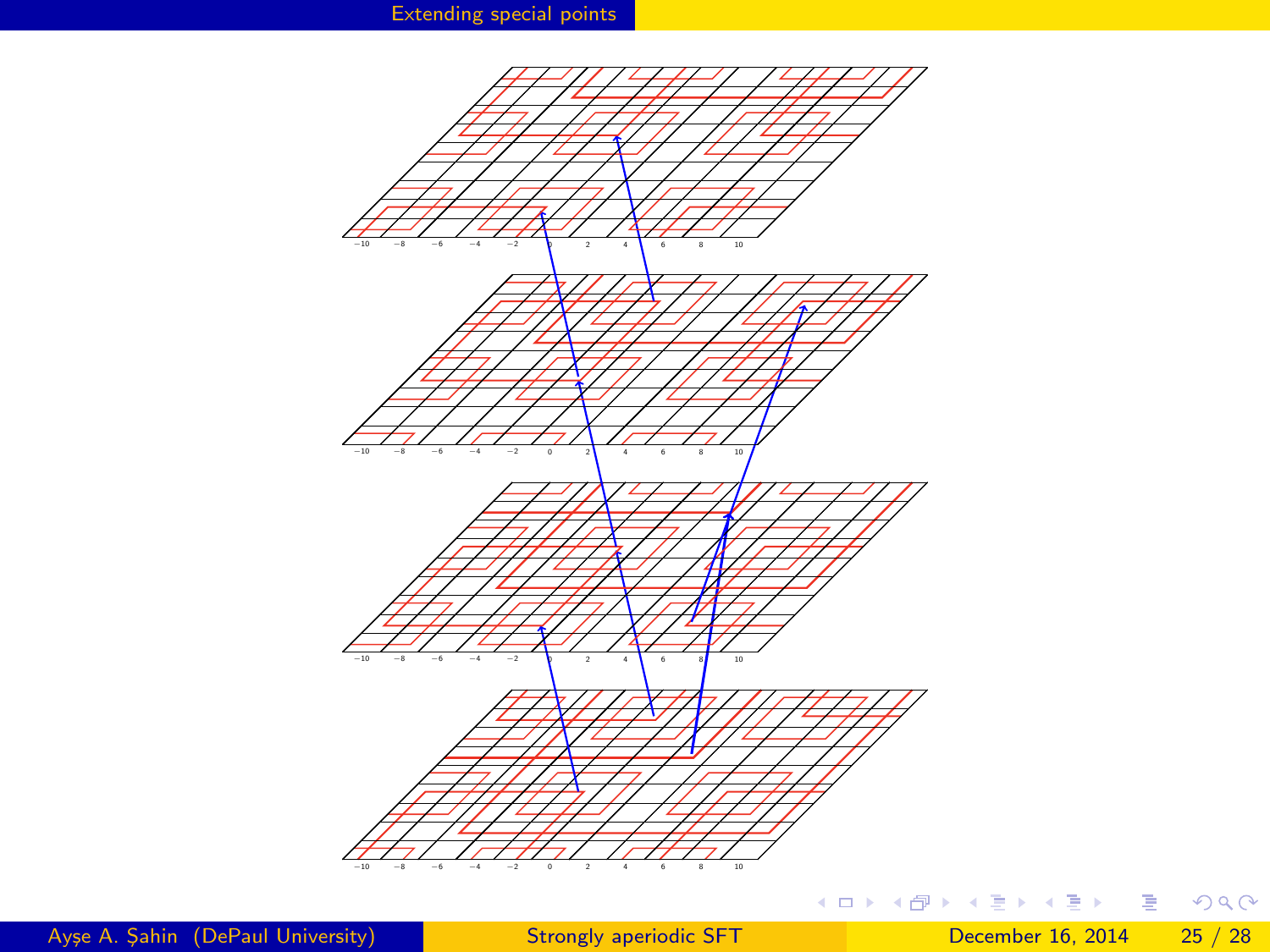We can also define a Heisenberg Wang tile by using the fundamental domain of the quotient space  $H/G$  where H is the real-Heisenberg group (see for example Bertazzon) which coincides topologically with the unit cube  $[0, 1]^3$  with some identifications.

In particular, the action of Γ "skews"the cube as it is translated:

<span id="page-49-0"></span>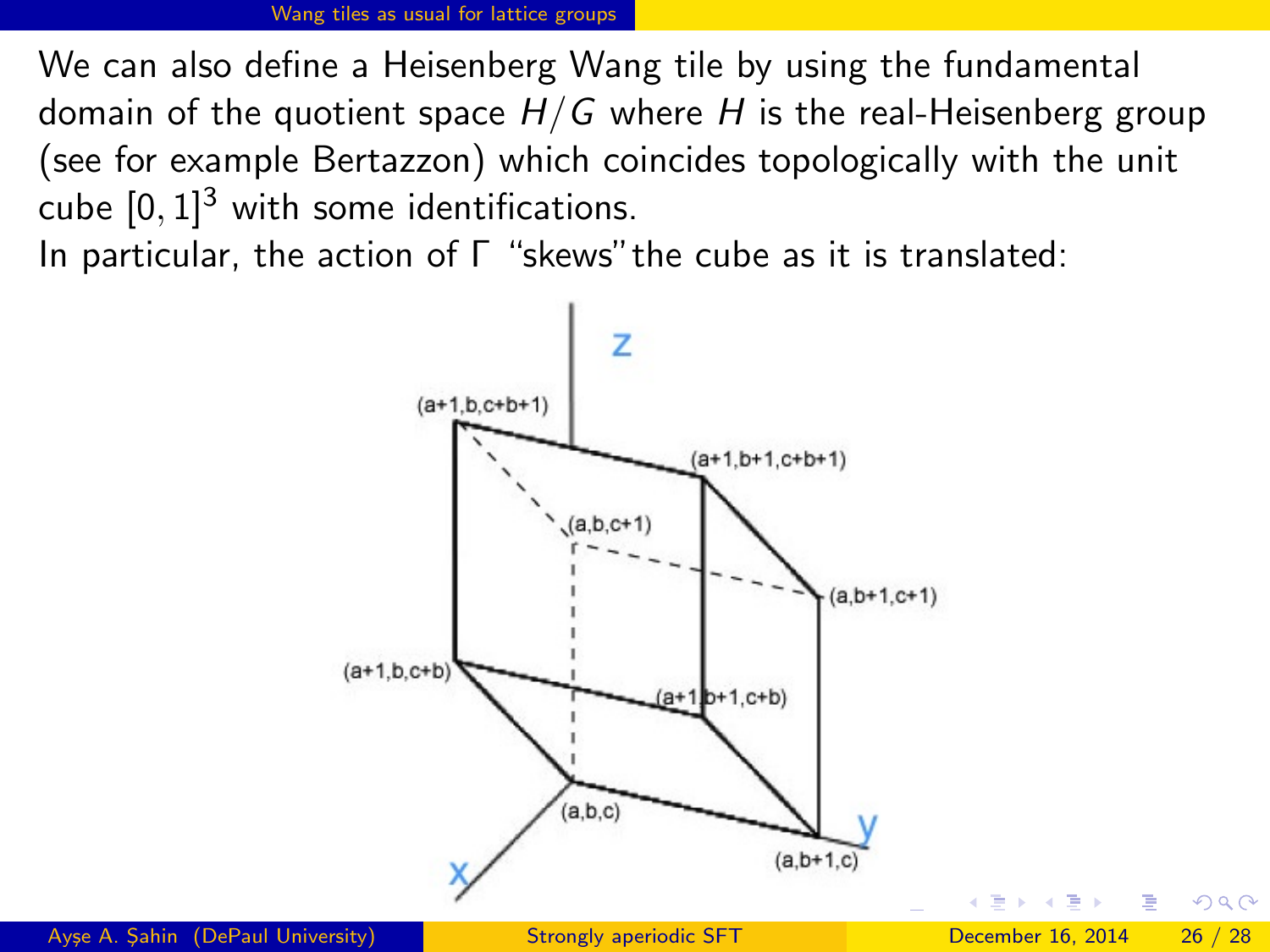and the skewing causes each translate  $C_{\gamma}$  to intersect more than 6 other translates:



 $\,$ 

**∢ ロ ▶ - ィ 何 ▶ - ィ** 

<span id="page-50-0"></span> $299$ 

画